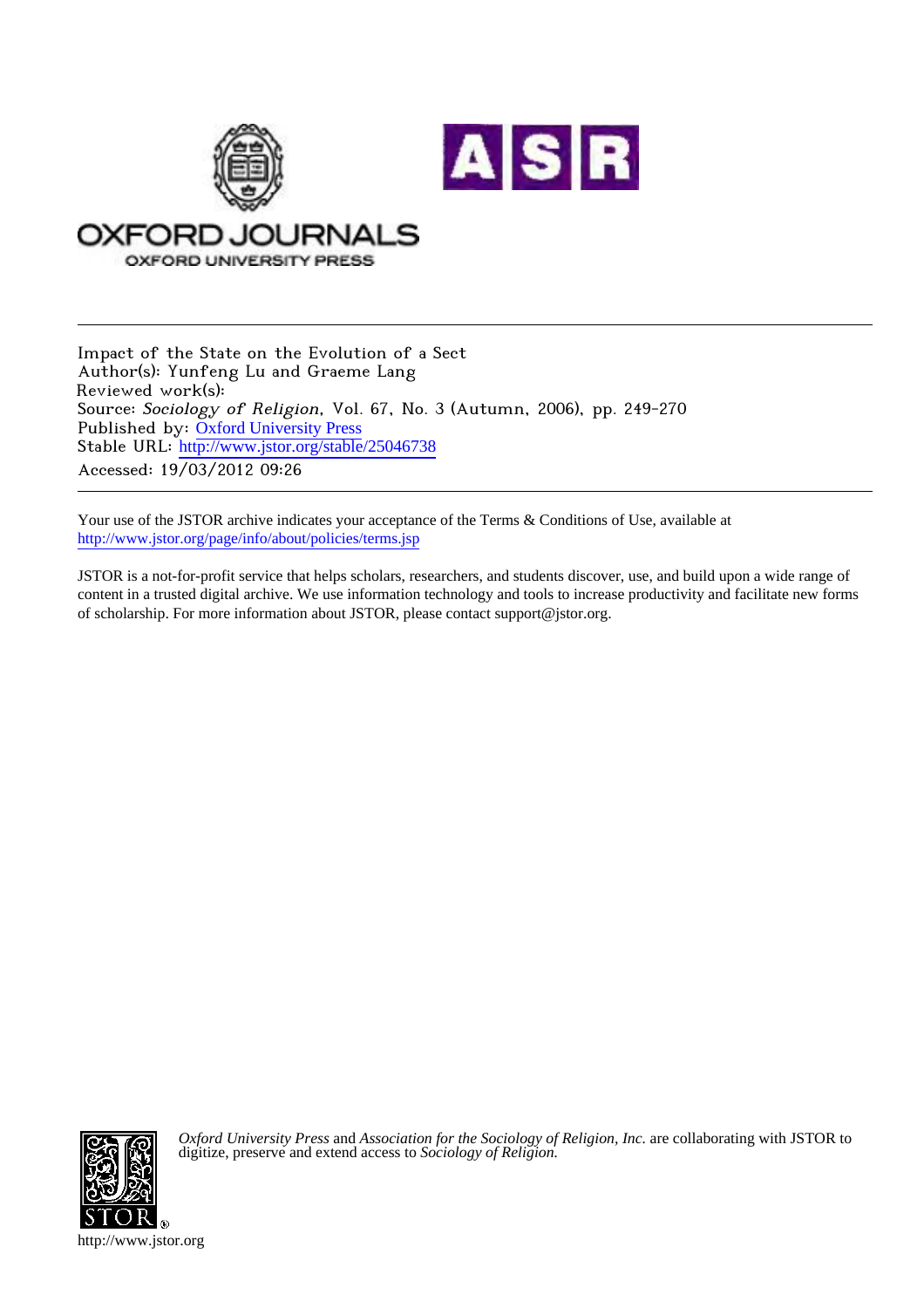# **Impact of the State on the Evolution of a Sect**

**Yunfeng Lu\* Baylor University** 

**and** 

**Graeme Lang City University of Hong Kong** 

**Theories about the sect-to-church transition focus on changes in the social characteristics of members, or changes in the size and prosperity of the organization, to account for the transition. However, the state may also affect the likelihood of a sect-to-church transition. Under conditions of state repression, sects are likely to be more schismatic. State repression can also strengthen sectarian**  ism by preventing the orderly succession of leaders and the emergence of professionalized and educat**ed priesthood. We illustrate with the case of Yiguan Dao in China. This sect exhibited sectarian fea tures under state repression, until the late 1980s when the sect was legalized in Taiwan. Thereafter, the various branches of the sect have introduced a series of changes designed to reduce schisms, for malize the succession of leadership, professionalize sectarian leaders and elaborate doctrines. These**  developments cannot be comprehended theoretically without some revisions to theories of sect-to**church changes.** 

# **INTRODUCTION**

**The evolution of religious movements in Europe and North America has been extensively analyzed using sect-to-church theory. It argues that a sect char acterized by high intensity of worship and some tension with the surrounding society may eventually reconcile itself to prevailing social conditions and become more church-like (Yinger 1946; Johnson 1963; Stark and Bainbridge 1985; Lawson, 1995; Stark and Finke 2000). Many factors contribute to the evolution** 

**<sup>\*</sup>Direct correspondence to: Yunfeng Lu, Department of Sociology, ISR, Baylor University, Waco, Texas 76798, email: paul lu@baylor.edu. We thank Williams H. Swatos, Joseph B. Tamney, Rodney Stark and anonymous reviewers for their helpful comments. Both authors thank City University of Hong Kong for supporting research trips to Taiwan, and several Yiguan Dao divisions for their help and cooperation with our research during these trips. Yunfeng Lu also thanks the Institute**  of Sociology Academia Sinica for supporting his academic research in Taiwan.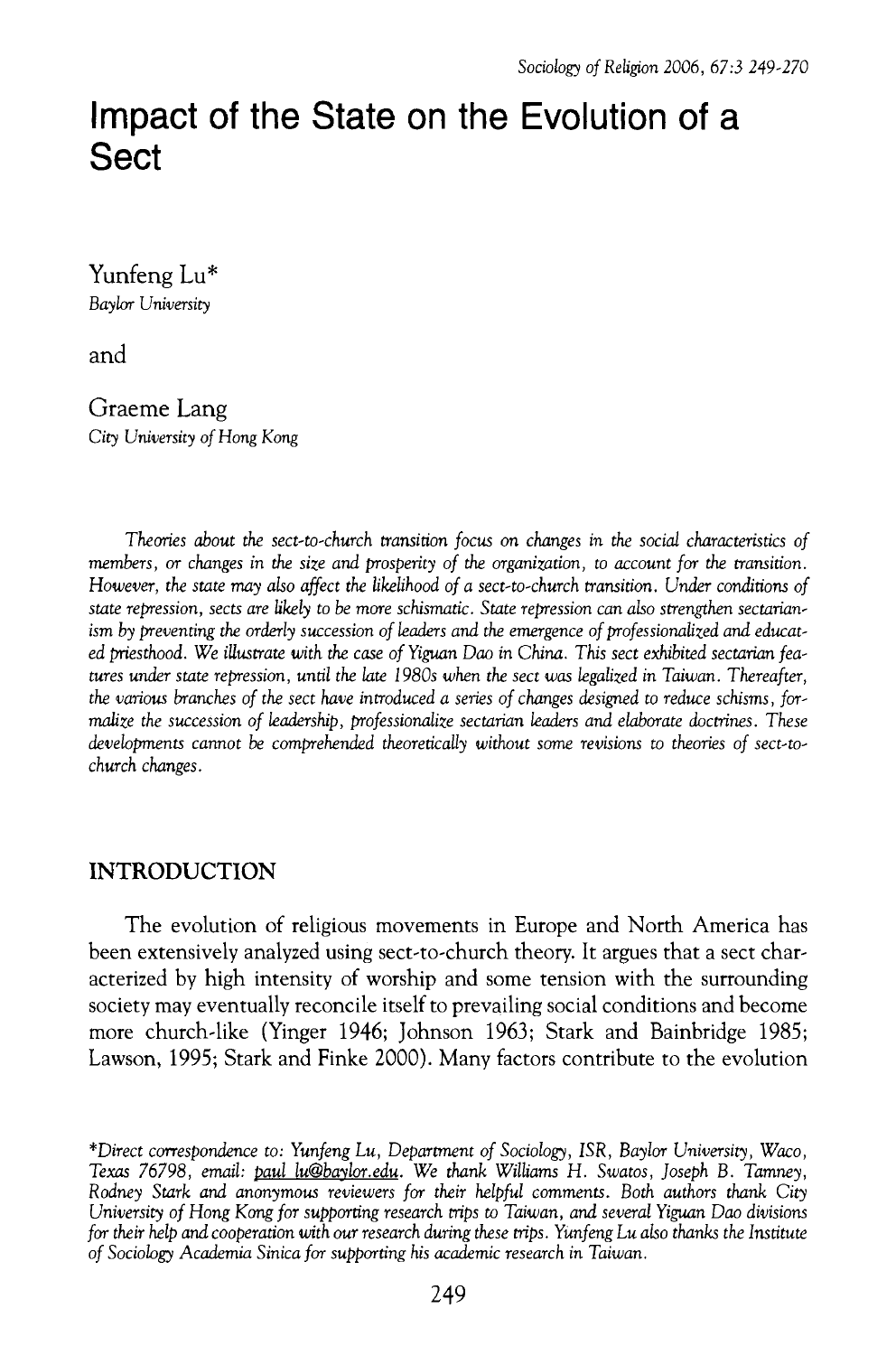**of sect to church. The principal mechanism by which this occurs is the changing social characteristics of the sect's members (Niebuhr 1929; Harrell 1967). Upward social mobility of members can drive a sect to accommodate to the pre vailing society and become church-like.** 

**Other factors in the evolution of sect-to-church include the succession of generations, and the increase in the size of the group. Niebuhr (1929) suggests that sects tend to retain their primal zealotry for only one generation; later gen erations may not retain the motives and preferences of the founding leaders and members (Sherkat 2001). The increase of group size can contribute to the sect to-church transition (Pope 1942; Alston and Aguirre 1979; Pinto and Crow 1982). Sects, which tend to be small in size at the outset, usually rely upon laypeople as leaders, but the growth of organization in many sects has led to increased reliance on full-time professional ecclesiastics (Stark and Finke 2000:162-168). These full-time clergy, selected on the basis of advanced educa tion and formal ordination, tend to reconcile themselves to the surrounding soci ety for a variety of reasons. As a result, "growth (especially at the congregational level) and the professionalization of their ecclesiastics will tend to shift religious**  organizations from higher to lower tension—from sects to churches" (Stark and **Finke 2000:166). These theoretical and empirical studies are helpful in under standing the ideological and organizational evolution of religious groups.** 

**However, the impact of the state on the features of sects has rarely been examined. A notable exception is the work of Daniel Overmyer (1976). Overmyer argues, from Asian cases, that where state repression of sects is high, a divided political situation is vital for the development of sects. Where competi tive regimes or political jurisdictions are available, a sect suppressed in one secu lar jurisdiction may find refuge in another regime. Secular support has allowed some sects to become church-like, as evidenced in Europe and Japan. For exam ple, "Luther could gain the support of Philip of Hesse, while Shinran's Jodo sect could establish its own town at Osaka and enjoy the devout favoritism of Ieyasu, the founder of the Yokugawa shogunate" (Overmyer 1976:63). With the secular support, both of them later established a denominational structure. But when there are no available alternative jurisdictions, as in imperial China, sectarian movements have no chance to gain secular recognition beyond the reach of a hostile state, and thus Chinese sects failed to develop "incipient 'denomination al' or 'church' structures" (Overmyer 1976:62). Unfortunately, Overmyer's analy ses, which are at a macro-level, do not identify the specific mechanisms by which states block the transition of sect-to-church. Neither does he examine the impact of deregulation on the evolution of sects.** 

**Following the above studies, this paper examines the impact of the state on sects by analyzing Yiguan Dao, a modern successor of the earlier Chinese sectar ian movements. Originating in a sectarian tradition which developed in the Qing**  dynasty (1644-1911), the sect had been suppressed several times by the Qing **rulers, and also by the republican regime after 1911. But it became the biggest**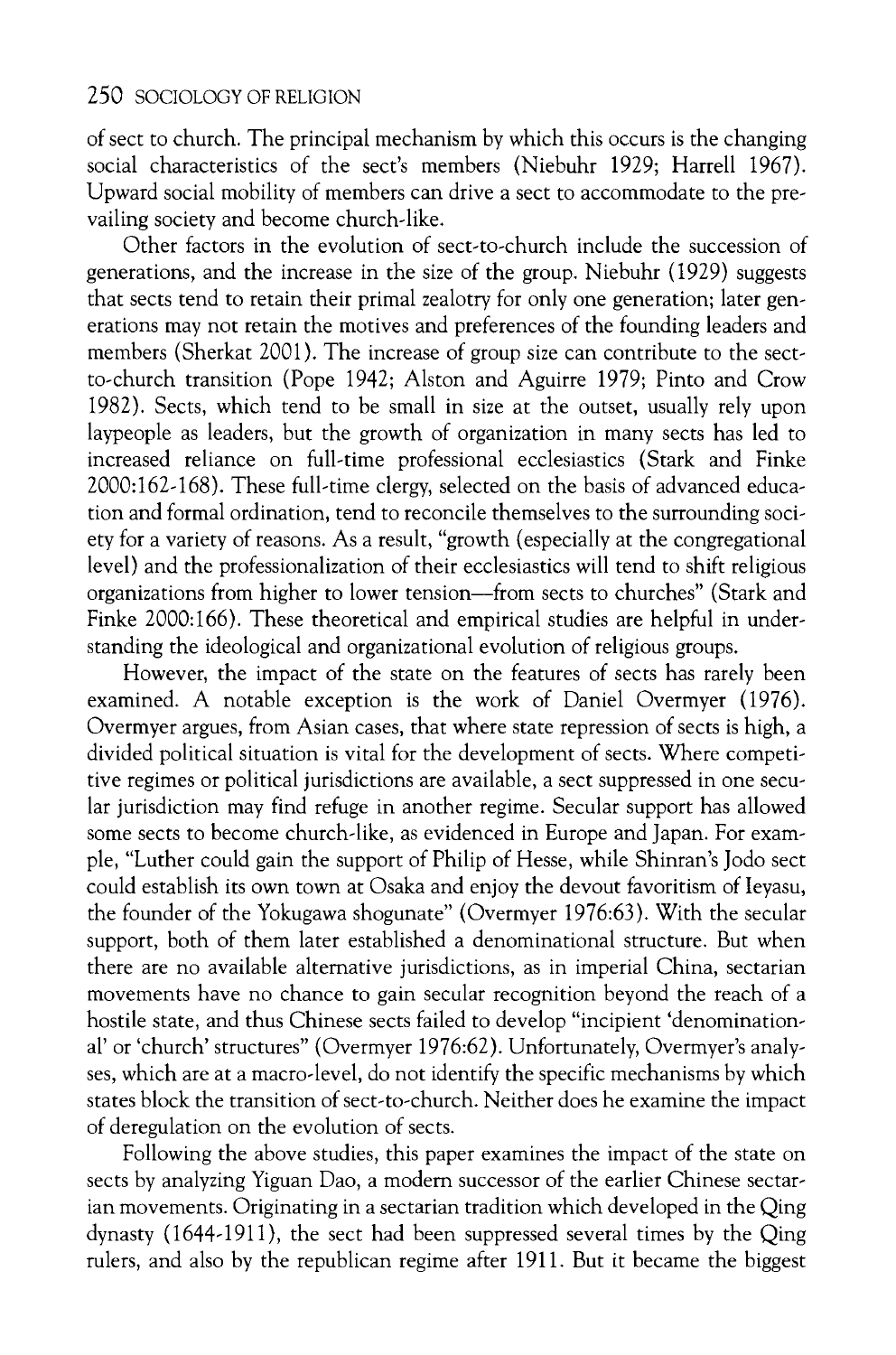**Chinese sect in the 1940s, recruiting millions of followers and spreading to at**  least 80% of the counties of China according to some estimates (Fu 1999)<sup>1</sup> After **the Chinese Communist Party came into power in 1949, Yiguan Dao was regard ed as a reactionary organization and was largely destroyed in mainland China by 1953 (Deliusin 1972; Lu 1998). Some sectarians fled to Taiwan after 1949, but the sect was also subsequently suppressed in the island (Song 1983; Jordan and Overmyer 1986).** 

**When the Kuomintang regime lost the civil war and retreated to Taiwan in 1949, it applied martial law which restricted religious freedom. Since Yiguan Dao**  had a strong organization beyond the control of the Kuomintang, the state offi**cially outlawed Yiguan Dao in 1953. In the following three decades, the author itarian state stigmatized the sect as a "rebellious organization" (panluan zhw?) and a "heterodox religion" (xiejiao), claiming that the sect held naked congregations, raped female believers, threatened and intimidated apostates, and cheated money from the gullible masses. The police also frequently raided the sect's congrega tions and took sectarians into custody. However, persecution did not prevent the sect's development. During the period of suppression, Yiguan Dao successfully developed from a small immigrant sect into one of the most influential religious**  groups in Taiwan (Song 1996).<sup>2</sup> In 1987, through constant efforts, the sect final  $\frac{1}{2}$ **ly gained legal status in Taiwan. Also in 1987, the Kuomintang government lift ed martial law. Two years later, the state totally deregulated religion through the**  law on civic organization (renmin tuanti fa), whereby all religious groups were per**mitted to exist legally. Today, as a result of immigration and missionary activity, Yiguan Dao is a world-wide religion which has spread to more than sixty coun tries (Song 1996).** 

**<sup>\*</sup>Lu (1998) estimated that Yiguan Dao had fifteen million believers in 1947, but the num ber of Yiguan Dao sectarians cannot be established with certainty due to its underground nature.** 

**depression induced Yiguan Dao to create adaptive doctrines, and to adopt institutional**  innovations sustaining their networks. Suppression is also helpful to reduce the risk of reli**gious goods offered; and to mitigate free-riding. These unintended consequences of religious suppression contributed to the growth of Yiguan Dao when it was under suppression (Lu 2004). After deregulation, however, Yiguan Dao did not grow significantly. Actually, it even declined slightly in Taiwan. The Taiwan Social Change Survey shows that 2.2 percent of respondents were Yiguan Dao believers in 1989, while in 2003 that number declined to 1.5 percent. The stagnation of Yiguan Dao in the island is triggered by many reasons, such as the previous organizational structure blocking innovation, the rise of reformed Buddhism in Taiwan and the shift of Yiguan Dao's missionary focus from Taiwan to overseas, especially the Chinese mainland.** 

**<sup>3</sup>However, some Yiguan Dao divisions, especially some branches of the Xingyi division, did not want to be legalized and they refused to be officially registered, so some divisions of Yiguan Dao still maintain a secret status in Taiwan and are not open to outsiders. A detailed analysis is available in Song (1996). Our analyses focus on those divisions that gained secular recognition from the state and are open to researchers.**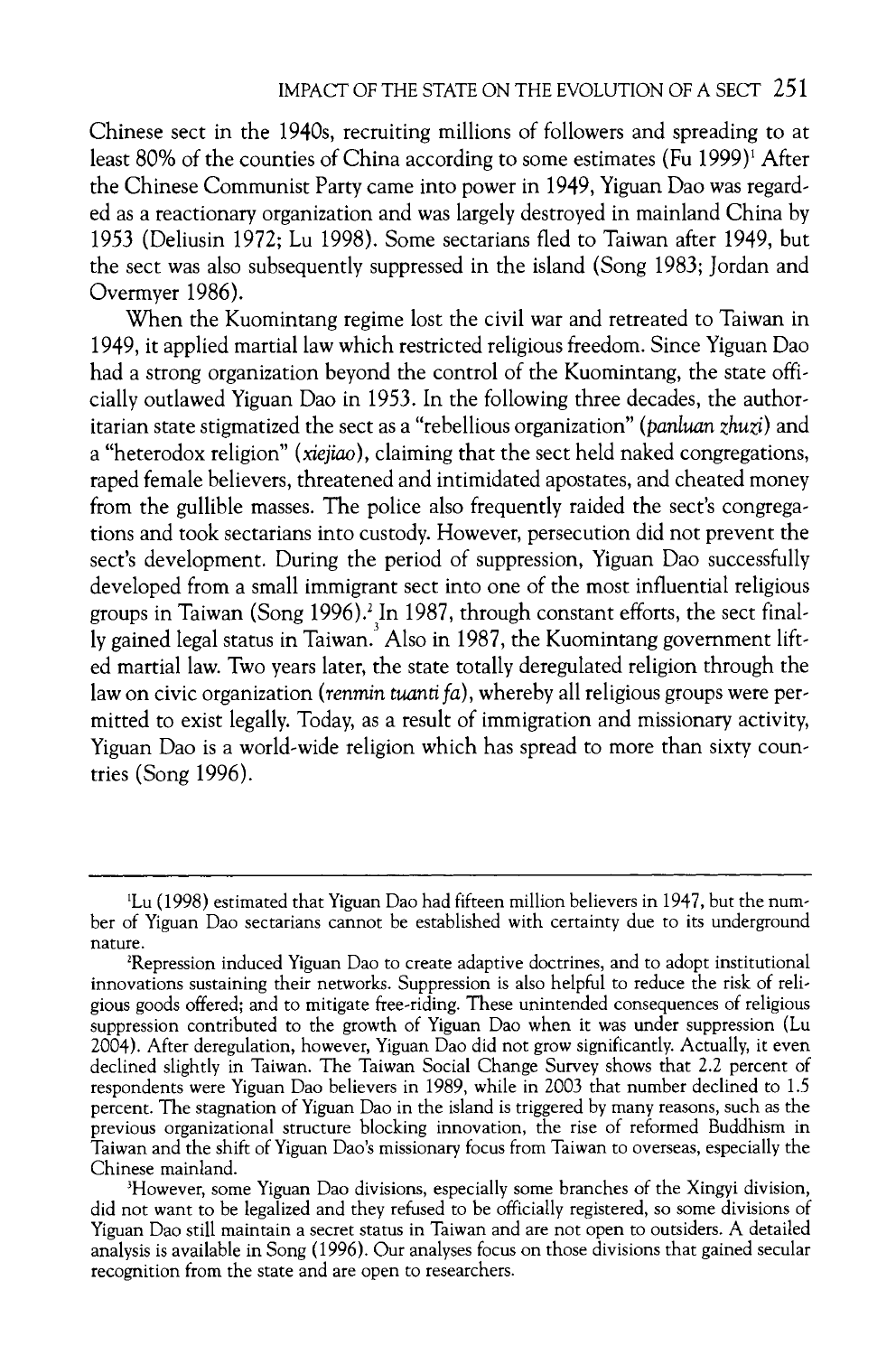**Since Yiguan Dao was officially repressed but regained its legal status in the late 1980s in Taiwan, it furnishes a useful case study for examining state influence on sect development, and the impact of changing state policy on the sect-to church transition. In this paper, we argue that suppression contributes to: (1) fre quent schisms, (2) the absence of regulated leadership succession, (3) the lack of a professionalized clergy, and (4) the immaturity of intellectual development. These results hinder the transition of sect to church. We will also probe how deregulation of religion affected the sect's evolution in the past two decades.** 

**The data utilized in this paper were mainly collected during a three month period of field research in Taiwan between September and December 2002 by the first author, following and building on an earlier field trip to Taiwan in June 2001**  by the second author. With the sect's permission, we visited a number of impor**tant temples in several cities in north, central, and southern Taiwan, interviewed sectarian leaders and ordinary members, participated in some of their activities, and collected written materials produced by the sect such as spirit-writings and pamphlets. The first author also did extensive participant observation in three of the four largest divisions of Yiguan Dao: Jichu, Baoguang and Fayi\*** 

## **SUPPRESSION, ORGANIZATIONAL STRUCTURE AND SCHISMS**

**The origin of Chinese sectarian tradition can be traced back to Taiping Dao, a Taoist sect involved in the rebellion of the Yellow Turbans in the late Han dynasty (200 B.C.E-220 CE.). In history, Confucian officials were active in defining and suppressing unsanctioned religious groups whose leaders and organ izations fell out of the official framework (Yang 1961). Among those state defined 'heterodox' religious movements, the White Lotus Sect (Bailian Jiao) is well-known. Originating from a completely orthodox Buddhist tradition, the White Lotus Sect was finally labeled heterodox in the Yuan dynasty (1271-1368)**  and the term "Bailian Jiao" was later used by imperial officials to refer to all so**called "heterodox" movements (Overmyer 1976). In this sense, Chinese sects**  were partly products of state repression<sup>5</sup>.

**A full-fledged Chinese sectarian tradition emerged in the Ming dynasty (1368-1644) when hundreds of sects were active. Most of those sects accepted** 

**<sup>4</sup>There are at least nineteen divisions in the World Yiguan Dao Headquarters (Yiguan Dao shijie zonghui). They are: Fayi, Xingyi, Baoguang, Jichu, Wenhua, Fasheng, Qianyi, Tianxiang, Jingguang, Tianzhen, Huiguang, Huaoran, Zhongyong, Andong, Mingguang, Puguang, Changzou, Chande, and Zhengyi. Among them, Fayi, Xingyi, Baoguang and Jichu are most competitive, covering more than 90% of total Yiguan Dao Buddha halls and population (Mu 2002:80-127). These Yiguan Dao divisions compete intensively with each other (Clart 2000; Song 2002).** 

**<sup>5</sup>State regulation is an important factor in the generation of sectarianism, but not the sole one. Even in an unregulated market sects can exist in high tension with the surrounding soci ety. State repression is not a necessary pre-condition for the emergence of a high tension sect.**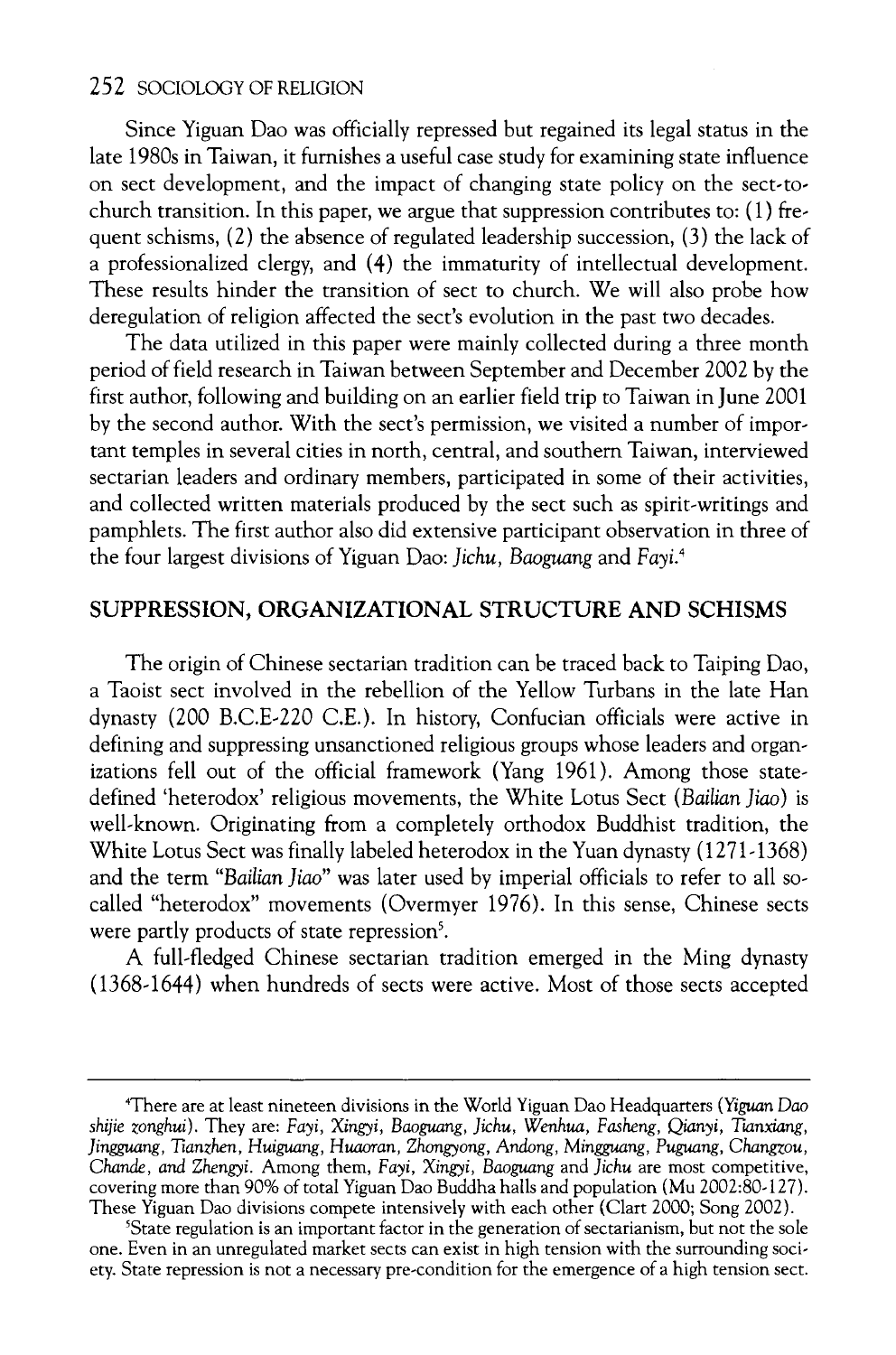the Eternal Venerable Mother (Wusheng laomu) myth<sup>6</sup>, produced their own scrip**tures, emphasized eschatology, personal salvation and individual involvement, and had a hierarchical structure headed by their respective patriarchs (zushi) (Overmyer 1999). The sectarian movements became more numerous and wide spread in the Qing dynasty even though the officials adopted stricter policies to persecute sectarians (Seiwert 2003). When the Chinese Republic was founded in 1911, there was a veritable explosion of sectarian movements among which the**  Morality Society (Tongshan She), the Red Swastika Society (Hong <del>R</del> Hui), and **Yiguan Dao were well-known (Li 1975). All of these sectarian movements were suppressed by the Chinese Communist Party after 1949, but some sects began to revive in the 1980s in mainland China (Munro 1989; Dean 1998; Lu 2005a).** 

**The history of Chinese sectarian movements is also a history of state sup pression of these so-called "heterodoxy" groups. China's imperial regimes were careful to ensure that no religious organization became sufficiently well-organized and powerful to produce political challenges. They adopted strict policies to sup press sectarian movements which they viewed as potential political threats. The**  imperial officials executed sectarian leaders, exiled activists and punished ordi**nary believers (DeGroot 1903; Yang 1961; Lang 1998).** 

**Persecution strengthened the schismatic tendency of Chinese sects. Stark and Bainbridge (1985:101-107) point out that such factors as social stratification, geographic isolation, political boundaries and cultural barriers could contribute to schisms. These observations are applicable to Chinese sectarian schisms (Seiwert 2003). In addition to these factors, persecution played a significant role in promoting frequent schisms within Chinese sectarian movements. Persecution particularly induced Chinese sects to develop a special organizational structure. In the case of Yiguan Dao: during the period when the sect was suppressed in Taiwan, eighteen divisions carried out their missionary work independently. Each division, which was led by a senior master (Qianren), included many independ**  ent units led by "initiators" (Dianchuanshi)<sup>7</sup>, as chart 1 indicates. Initiators are **actually independent religious entrepreneurs who are responsible for managing their own local followers. Thus Yiguan Dao was actually comprised of thousands** 

**<sup>6</sup>According to the Mother myth, the Mother is the creator of the cosmos who created 9.6 billion original souls (Yuanling) and then sent them down to the Eastern world (Dongtu). But these spirits, lured by secular enjoyments, lost some of their pure spirituality. In order to save these primordial spirits to return to "the original home in the world of true emptiness" (Zhenkong jiaxiang), the Mother sent three Buddhas to the world. The former two Buddhas, namely Dipamkara Buddha (Randeng fo) and Sakyamuni Buddha, had saved 0.4 billion pri mordial spirits. The remaining 9.2 billion primordial spirits will be saved by the Maitreya Buddha (Mile fo). The sectarians believe that catastrophes will precede the final salvation,** 

<sup>&</sup>lt;sup>T</sup>he term "senior master" did not appear until the sectarians fled to Taiwan, and refers **The term "senior master" did not appear until the sectarians fled to Taiwan, and refers to chief leaders of Yiguan Dao divisions. They are the higher-level initiators holding the right of appointing other "initiators". The term "initiator" refers to the senior sectarians who could serve as the representatives of the Mandate of Heaven and hold the ritual of initiation.**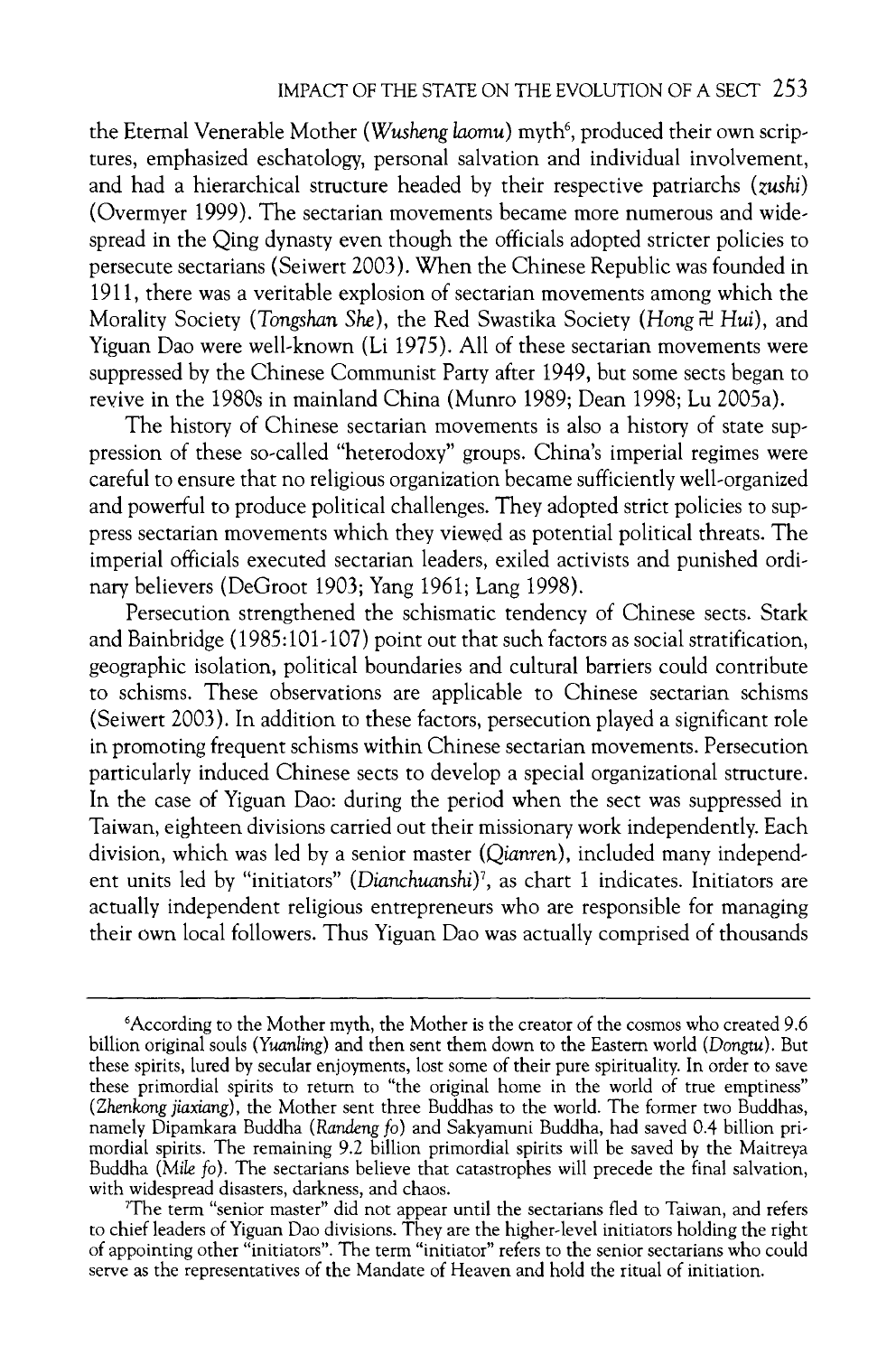

**Chart 1 The organizatinal structure of Yiguan Dao when under suppression** 

**of small initiator-disciple cliques managed by individual initiators (Jordan 1982). We must note that this organizational structure is not an innovation by Yiguan Dao; the same organizational structure has been used in Chinese traditional sects since the 16th century (Song 1990).** 

**Institutional schisms were a salient characteristic of Yiguan Dao. The sect expanded by means of fission reproduction. According to the structural arrange ment of Yiguan Dao, there is a hierarchy of authority passed down through sen**  ior masters, initiators, lecturers (jiang-shi), masters of Buddha hall<sup>8</sup> (tang-zhu), assistant lecturers (jiang-yuan), Dao business helpers (ban-shi-yuan) and ordinary **sectarians. Each Yiguan Dao sectarian has a chance to establish his/her own ini**  tiator-disciple group by means of missionary efforts<sup>9</sup>. As the size of a group

**<sup>8</sup>A Buddha hall (Fotang) is a building or part of a building where the Eternal Venerable Mother and other Yiguan Dao deities are worshiped. Yiguan Dao's Buddha hall has two forms: the family Buddha hall and the public Buddha hall. While the former is often operated by a local family, and caters mainly to other families in the same district, for worship, classes, and other Yiguan Dao activities, the latter usually serves as a center for holding the large-scale activities.** 

**<sup>9</sup>Usually, an active Yiguan Dao sectarian can build a big group. For instance, Chen Hongzhen, the senior master of Fayi Chongde division who came from mainland China to Taiwan in 1948, built an Yiguan Dao group which now has more than ten thousand Buddha halls (Mu 2002:110). Nearly all senior masters of Yiguan Dao today can tell a story about efforts and successes in building up the membership of their divisions.**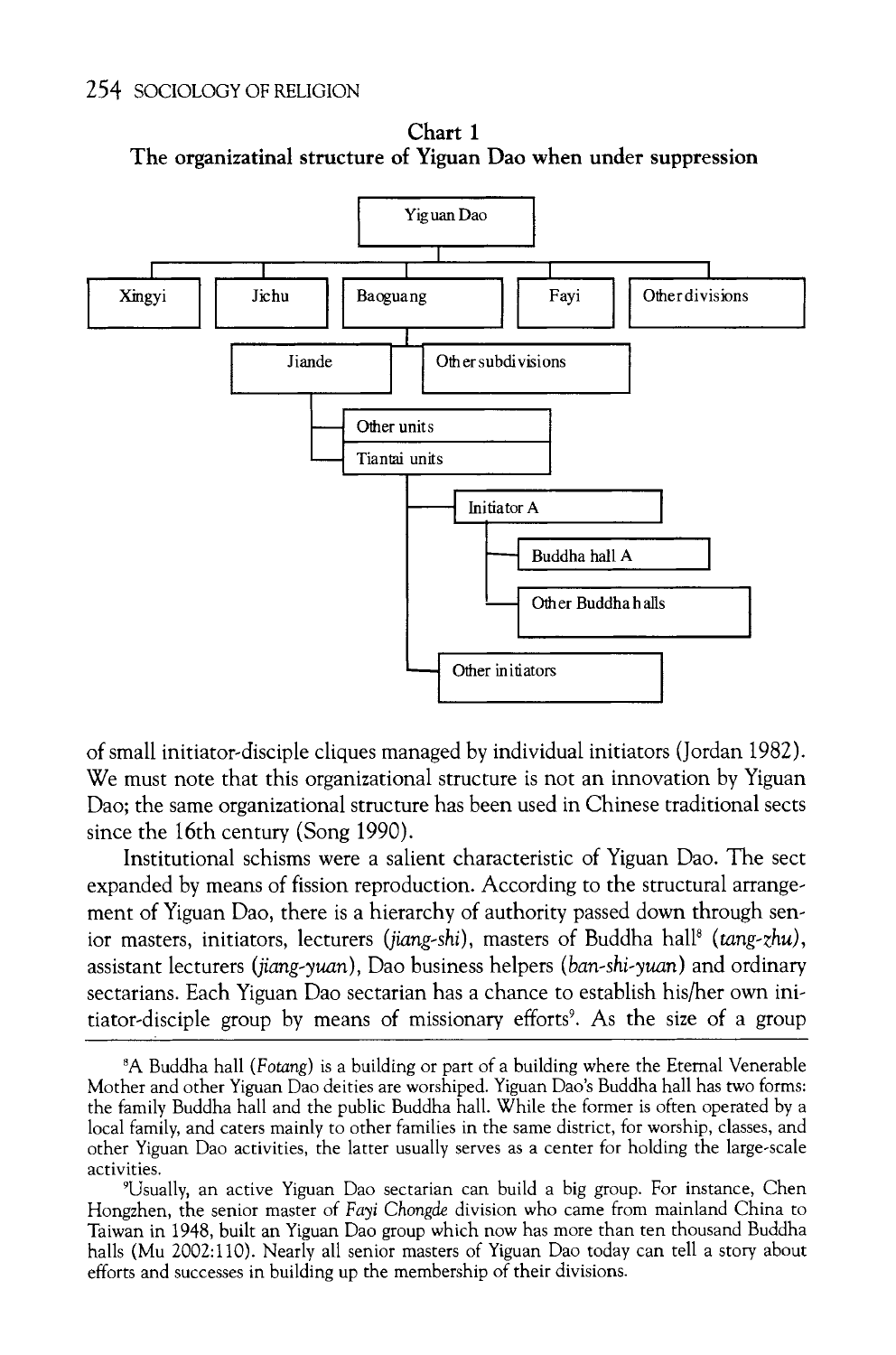**increased, a new initiator-follower clique would split off from the mother group.**  The new clique naturally carries with it much of the organizational and theolog**ical tradition of the original group, and normally continues to retain a close rela tionship with that group. A powerful Yiguan Dao division may thus spawn numerous smaller ones and form an extended-family-like group which is central ly controlled by a senior master. But there is little horizontal interaction among sub-divisions. In particular, to avoid persecution, some Yiguan Dao divisions pur posely reduced the horizontal communications between sub-groups during peri ods of suppression (Song 1996). Not surprisingly, the death of a sect leader appears to have regularly generated schismatic tendencies because the major dis ciples had their own cliques. We can use this point to explain important features of the development of Yiguan Dao.** 

**Seiwert (2003:451) observes that "the majority of the countless sectarian groups of the Ming and Qing probably came into being through separation from existing organizations, that is, schisms." Yiguan Dao also emerged as a result of religious schisms. An anonymous reviewer thinks that Yiguan Dao is more like a syncretic cult than a sect. Indeed, like many Chinese sects, Yiguan Dao is syn**  cretic and claims to unite all religions in one (*Wanjiao heyi*)<sup>10</sup>. But historical stud**ies have shown that Yiguan Dao was previously a part of the "prior-to-heaven Dao" (Xiantian Dao), a sect formed in the 17th century (Ma and Han 1992; Mu 2002). Due to the persecution by Qing officials, Xiantian Dao split into several**  small sections, one of which was led by Wang Jueyi who in 1877 purported to be the fifteenth Patriarch<sup>11</sup> of this sectarian movement which was renamed as "the **religion for the final salvation" (Mohou Yizhujiao) (Lin 1986:189). After Wang's sect became increasingly influential, the Qing government suspected that it intended to rebel and suppressed the sect in 1883. Many followers of Wang,** 

<sup>&</sup>lt;sup>10</sup>One of attributes of sects in Western society, according to O'Dea (1966:68), is "exclusiveness both in attitude and in social structure". For this reason, people would probably think that syncretism and sectarianism are logically incompatible and that it is therefore bad English **that syncretism and sectarianism are logically incompatible and that it is therefore bad English or feeble-mindedness to speak of "syncretic sectarianism." Judith Berling (1980) uses a whole chapter to argue against the above ideas, demonstrating that syncretism and sectarianism are commonly united in China. Jordan and Overmyer (1986:10) go further and point out that Chinese sectarians always self-consciously create "a new religious system out of materials that are seen as separate traditions". Many studies support these arguments (e.g. Lang and Lu 2004).** 

**nLike other Chinese sects, Yiguan Dao stresses that its Patriarchs exclusively receive the Celestial Mandate and Mind-dharma (Xinfa) which are conceived to be the basis for salva tion. There were supposedly eighteen Eastern Patriarchs which range from Pan-gu, Fuxi, to Confucius and to Mencius. Then the Dao shifted to India where twenty-eight Western Patriarchs inherited the celestial mandate. The Dao shifted to China again when Bodhidharma came to China, according to the sect. After Bodhidharma went to China, there were eighteen subsequent Patriarchs. The first six Patriarchs are identical with Chan Buddhist patriarchs. The next seven Patriarchs of Yiguan Dao are identical with the Xiantian Daos list. This also indicates that Yiguan Dao is a result of religious schism from Xiantian Dao. For an English-language introduction to the succession of Yiguan Dao's Patriarchs, see Jordan and Overmyer 1986:289-92.**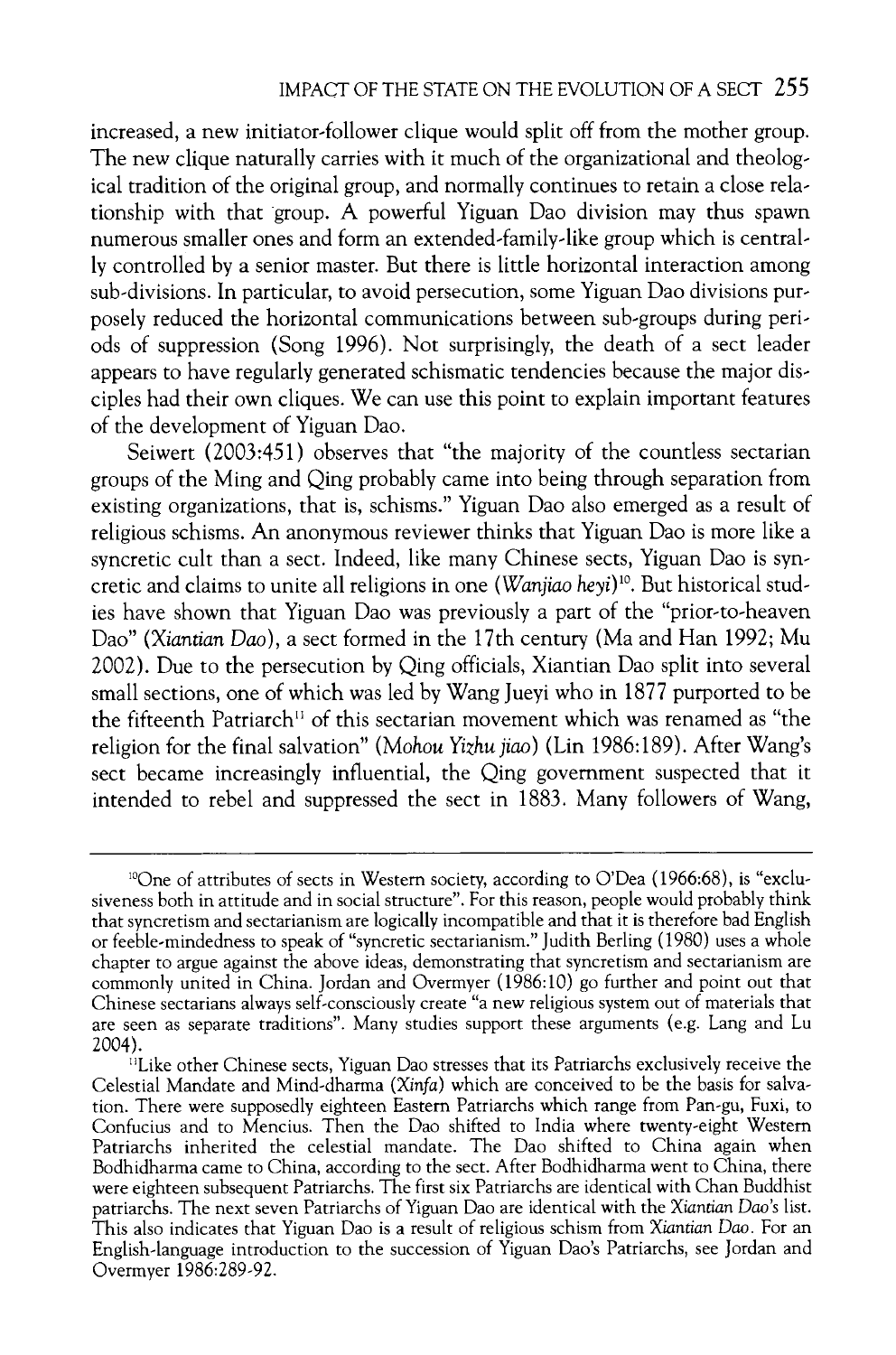**including his son, were killed. Wang was forced to live secretly until his death (Ma and Han 1992).** 

**The end of the imperial regime in 1911 did not signal an end to religious repression, although Article 13 of the constitution of the Republic of China**  claimed a right to "freedom of religious belief". Yiguan Dao could not get an offi**cial recognition during the Republican era, remaining as a small local sect in Shandong province where it was led by Lu Zhongyi, the seventeenth patriarch of Yiguan Dao. When Lu died in 1925, the sect split into several small sections one of which was headed by Zhang Tianran (Lu 1998:9-10). In 1930, Zhang Tianran formally declared himself to be the new Patriarch of Yiguan Dao, namely, the Eighteenth patriarch (Fu 1999). Although his leadership was not fully recognized by other divisions of Yiguan Dao, Zhang successfully developed his group into what seems to have been the biggest sect in China in the 1940s. When Zhang Tianran died in 1947, a further schism occurred and the sect broke into two main**  sections: the mistress section (Shimu pai) led by his second wife, Madame Sun, **and a rival group, the "society for supporting correct principles" (Zhengyi fudao hui)12. When Madam Sun died in 1975, schisms continued. Many people claimed to be the sect's new patriarch, using spirit-writing to affirm their status. Today, Yiguan Dao is a collection of dozens of independent divisions.** 

**When operating in a suppressive environment, the organizational structure analyzed above was helpful for suppressed religious firms to avoid persecution, sustain the sectarians' morale and motivation, and promote innovations (Lu 2004). But the structure can easily lead to religious schisms. Further, since break ing up large sectarian networks and disrupting sect structure were always the main objectives of the Chinese state, eliminating the sectarian leadership became a central measure adopted by Chinese imperial officials (Overmyer 1976). This measure made communication between dispersed communities more difficult. The cleavage of sectarian movements into smaller units was therefore a natural outcome. In this way, state suppression accelerated the tendency of schisms within sectarian movements.** 

**There are many cases in Chinese history which shows that the elimination of sectarian leaders leads to fissioning of the group (Seiwert 2003). We can also see this point from the case of the Mormons. After the death of Joseph Smith the LDS Mormons migrated to the Great Salt Lake area and developed their version of Mormonism while other Mormon groups eventually developed other leaders and structures in Illinois, under different leaders including Joseph Smith's son as in the Reorganized Church of Jesus Christ of Latter Day Saints (now called the Community of Christ by members, based in Missouri).** 

<sup>&</sup>lt;sup>12</sup>This sub-sect is also called the senior disciple section (Shixiong pai). But the followers of **this section itself do not like this title which they think stigmatizes them. They do not recog nize the leadership of Madam Sun.**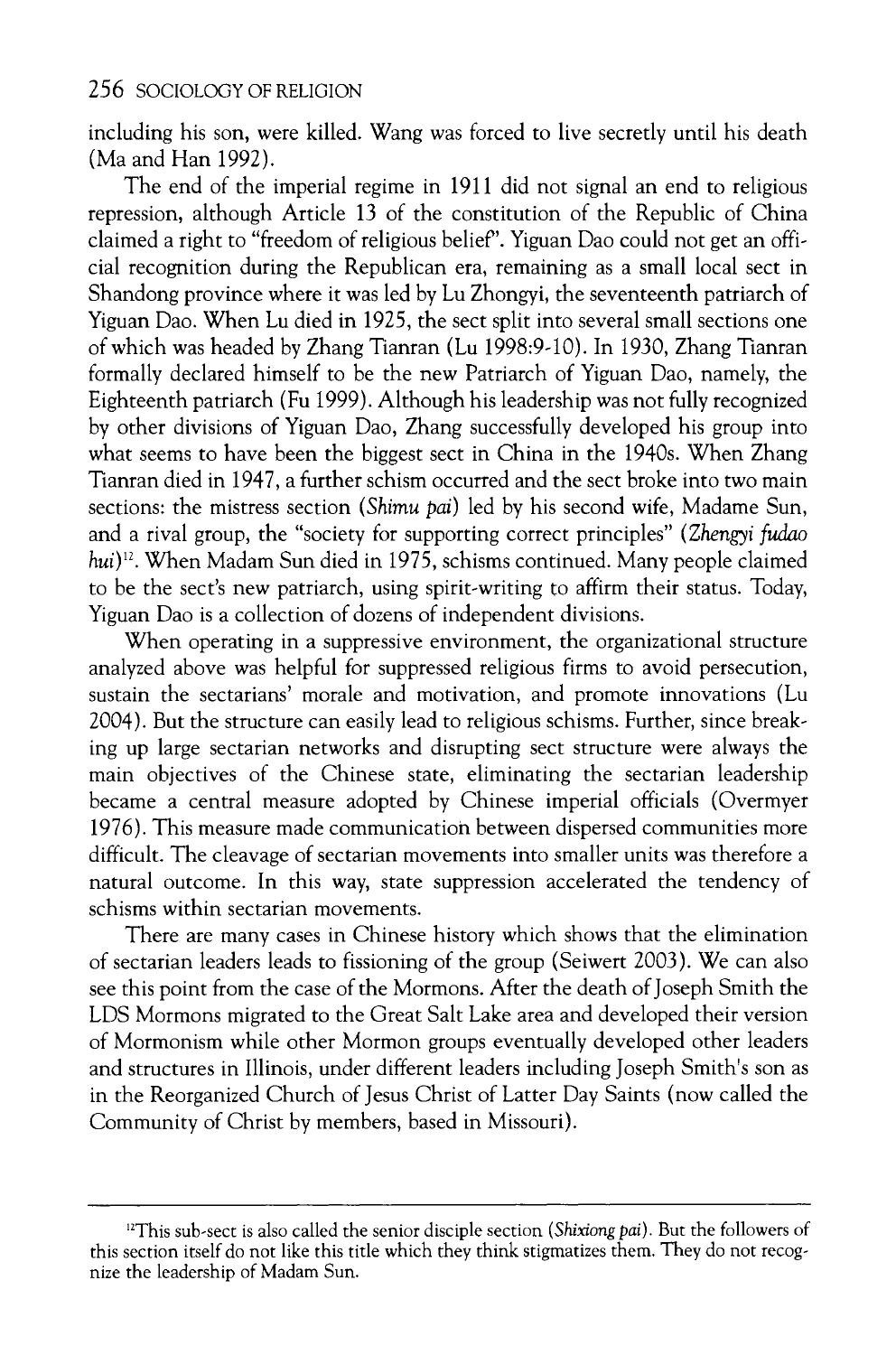**With the trend of deregulation in Taiwan in the 1980s, Yiguan Dao sectari**  an leaders realized that the potential toward continual schisms must be con**quered. Chen Hongzhen, the chief leader of the Fa^z Chongde division of Yiguan Dao, stated that:** 

**In some divisions of Yiguan Dao, when their senior masters were living, the followers were active in doing the Dao business. But when their senior masters passed away, they separated quickly and became independent from each other. Due to this reason, several divisions declined or even disappeared. In order to accomplish the sacred mission and ensure a bright future, we have to change ourselves (Chen 1992:4).** 

**One of the changes introduced by the Fayi Chongde division is to centralize its administration. Since the 1980s, Fayi Chongde has gradually developed a new structure centered on the Zhong-yi assembly (Zhong-yi zfban) and ten functional**  teams (see chart 2). The Zhong assembly (Zhong ziban), available at different lev**els, is the managing panel in charge of the horizontal coordination among differ ent units in its administrative area. The Zhong assembly also plays a role in the vertical coordination, delivering information, supervising the implementation of**  policies and recommending the promotion of sectarians. The Yi assembly only **exists at the grass-root level, implementing policies and gathering information.**  The members of Yi assembly are elected from lecturers or ordinary believers, **while most of the Zhong assembly members are initiators. Both assemblies hold meetings regularly and discuss the operation of religious business. On the top of this administrative structure, there is also an "administration center" (bangban zhongxin) in charge of coordination and management of the whole division's busi ness. The administration center regularly updates its members who are elected from local Zhong assemblies. At the same time, the center also includes ten func tional teams which provide specific services, ranging from document manage ment to cooking.** 

**Fayi Chongde also divides its religious affairs and activities into three sections: the society section, the college section and the teenager section. The society sec tion is made up of those sectarians who have graduated from university. Similarly, the proponents of the college section are college students while the teenagers form the teenager section. In managing each section, Fayi Chongde adopts dis trict-centered leadership. For instance, the society section is divided into seven districts: Yunlin, Zhanghua, Taipei, Taizhong, Tainan, and Gaoxiong. Each dis trict includes several sub-districts. In each district, the boundaries between dif ferent initiator-follower cliques were broken and the sectarians are instead col lectively led by a group of initiators (Song 1998:361-364). Thus the previous ini tiator-centered structure has been replaced by the district-organized structure which focuses on division of labor and collective leadership. The Fayi Chongde division does not depend on fission-expansion any longer.** 

**Fayi Chongde is not the only division which has updated its organizational structure to prevent further schisms. Other divisions of Yiguan Dao, such as Jichu**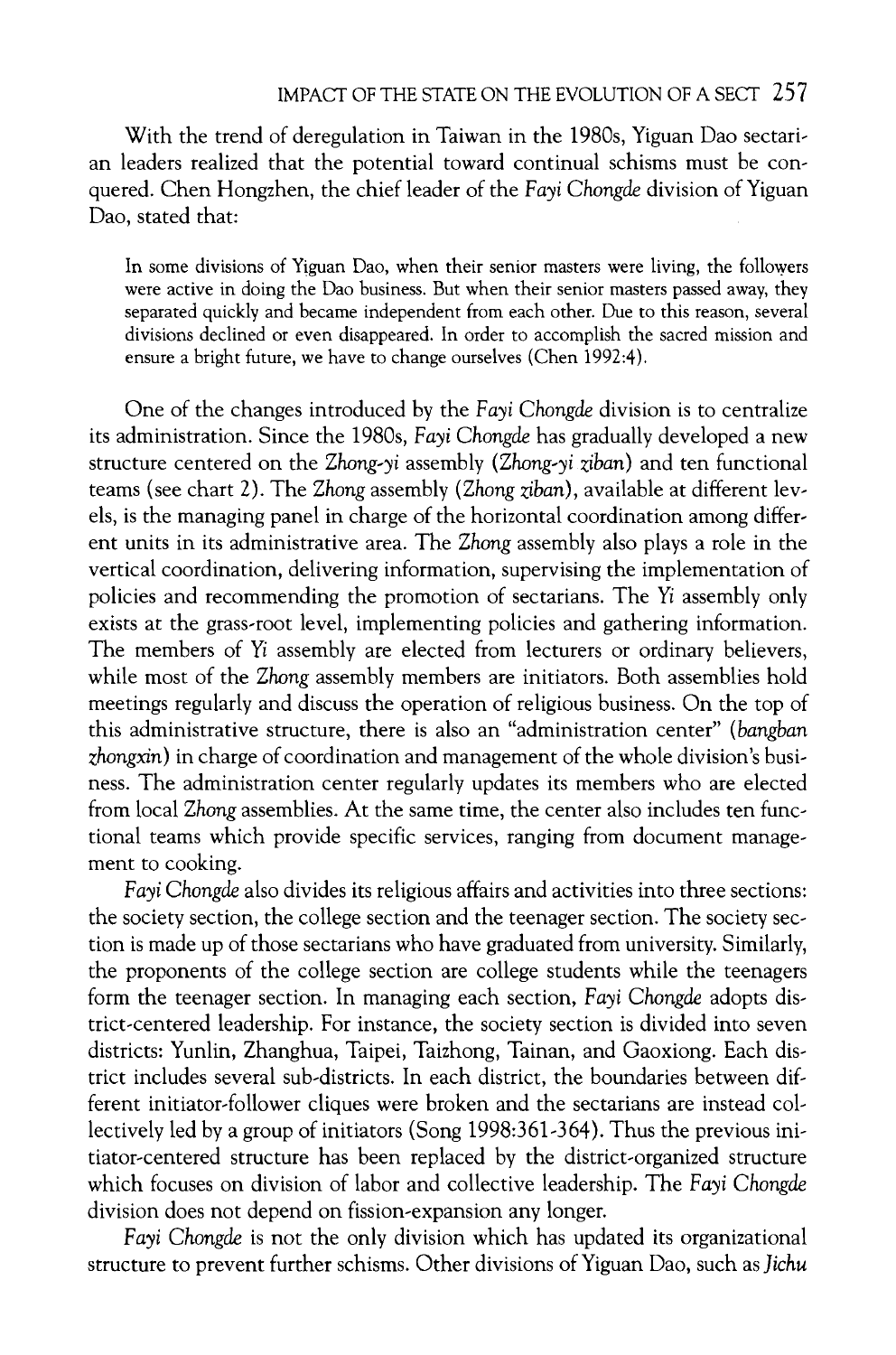

**Chart 2 The current organizational structure of Fayi Chongde** 

**Source: Wu 1998:27** 

**Zhongsu and Baoguang Jiande, also began to restructure themselves by imitating the Fayi Chongde's institutional innovation (Yang 1997; Chen 1999). Establishing a stable organizational structure has extensive effects on the devel opment of Yiguan Dao. It reduces the degree of organizational isolation and accelerates the integration of Yiguan Dao into the surrounding societies. Sects, according to Stark and Bainbridge (1985:60-62), are manifested in their separa tion from the larger society. During the period of suppression, Yiguan Dao had to separate itself from the surrounding society and retreat into organizational isola tion. The lifting of repression makes it possible for Yiguan Dao to be a part of the larger society. Since many divisions of Yiguan Dao now organize themselves on the basis of the geographical division, the degree of organizational openness is**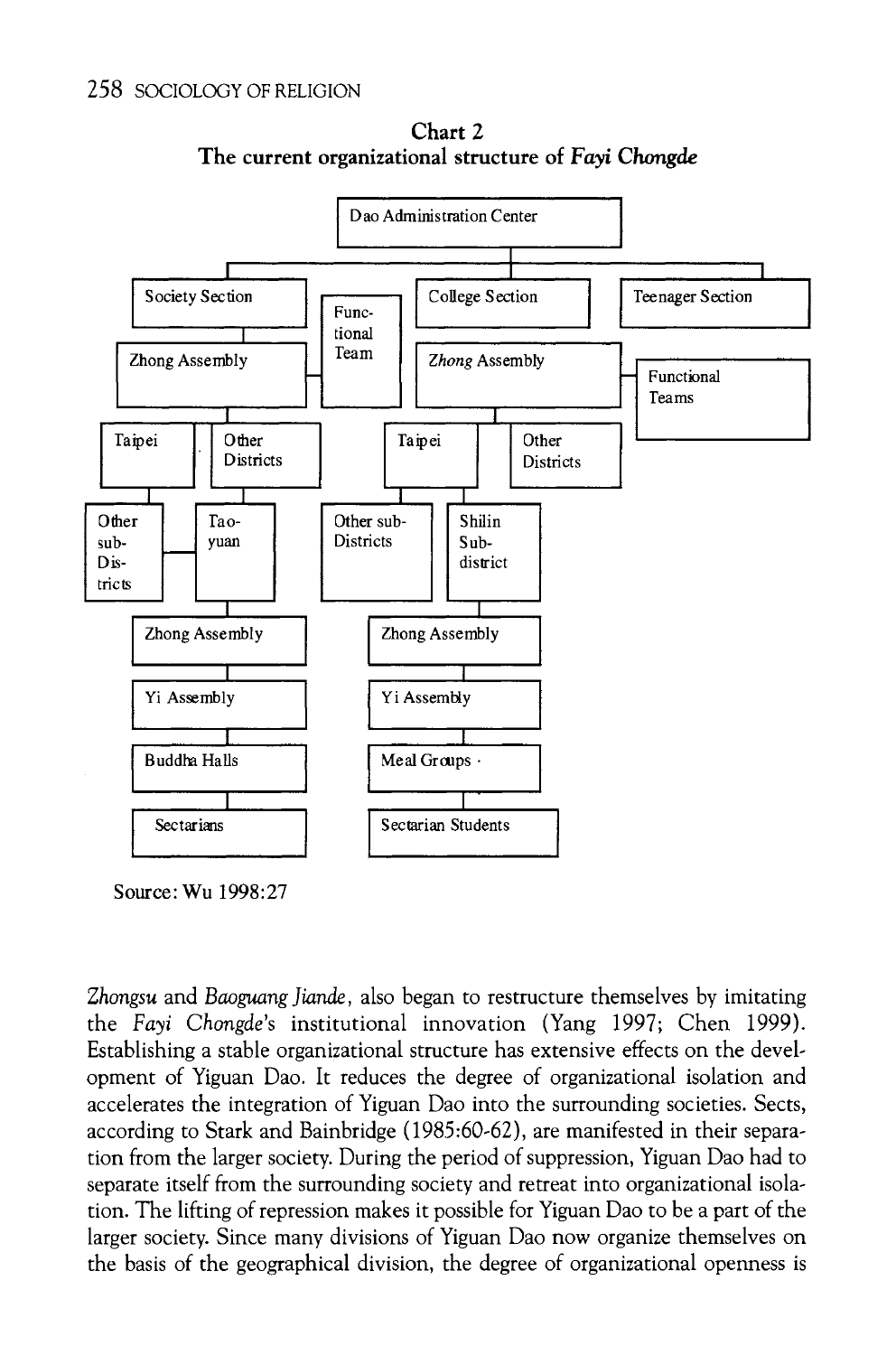**increased. Today, Yiguan Dao is active in local communities in Taiwan, offering free courses for studying Chinese classics, printing and distributing morality books (Shanshu) and providing other social and religious services. Yiguan Dao is no longer an isolated, separated and secret religion.** 

**The establishment of stable structure is also changing the ways of recruiting members. Frequent persecution and schisms prevented traditional Chinese sec tarians from transferring their religious identity to the next generation. Like many suppressed sects in China, Yiguan Dao gained new members primarily through conversion when it was suppressed. With the lifting of repression and the establishment of a durable structure, the sect turns its attention to the religious socialization of children. Today, Yiguan Dao tries its best to "make all the family**  members believe in Yiguan Dao" (Daohua Jiating). One central measure is to pass **on their belief to the next generation. More and more young Yiguan Dao believ ers inherit their religious preferences from their parents. They usually begin their primary education by attending the "courses for children to read classics" (Ertong Dujingban) held by the sect. In these courses they learn Yiguan Dao doctrines and rituals as well. In addition to courses, various kinds of religious meetings (Fahui) and summer camps are designed by the sect to cultivate and strengthen the next generation's religious identity. In short, when recruiting members in Taiwan, Yiguan Dao begins to shift its emphasis from converting adults to religiously socializing children. If a sect is characterized by recruitment of new members through voluntary joining while a church replenishes its membership mainly from the children of members (O'Dea 1968:68), we can hold that Yiguan Dao is developing in a church-like direction.** 

# **TOWARD A REGULATED SUCCESSION OF LEADERSHIP**

**An orderly succession of leadership is important for the sect-to-church tran sition. A sect usually begins with a charismatic leader. But the charismatic lead ership, according to Weber (1963), is not durable and it will undergo a process of rountinization into traditional or rational-legal structure. After the charismatic leader dies, the group tends to establish norms that define the process of leader selection and succession. With the establishment of leadership succession, a sect will require specification of the qualifications and duties of the leader. "At this**  point something highly significant has happened—the leader has become an **officeholder" (Johnstone 1997:98). When the leader's role is routinized, a formal structure, which is a prelude to the sect-to-church transition, comes into being. But in imperial China, suppression prevented the routinization of leadership suc cession.** 

**The theory of "the mandate of heaven" (Tianming) is the basis for legitimiz ing the leadership of Chinese sects. As the fundamental theory of the Chinese state and governmental authority in China, the mandate of heaven theory**  appeared in the early Zhou period (c.1066–221 BCE) and was apparently accepted **by**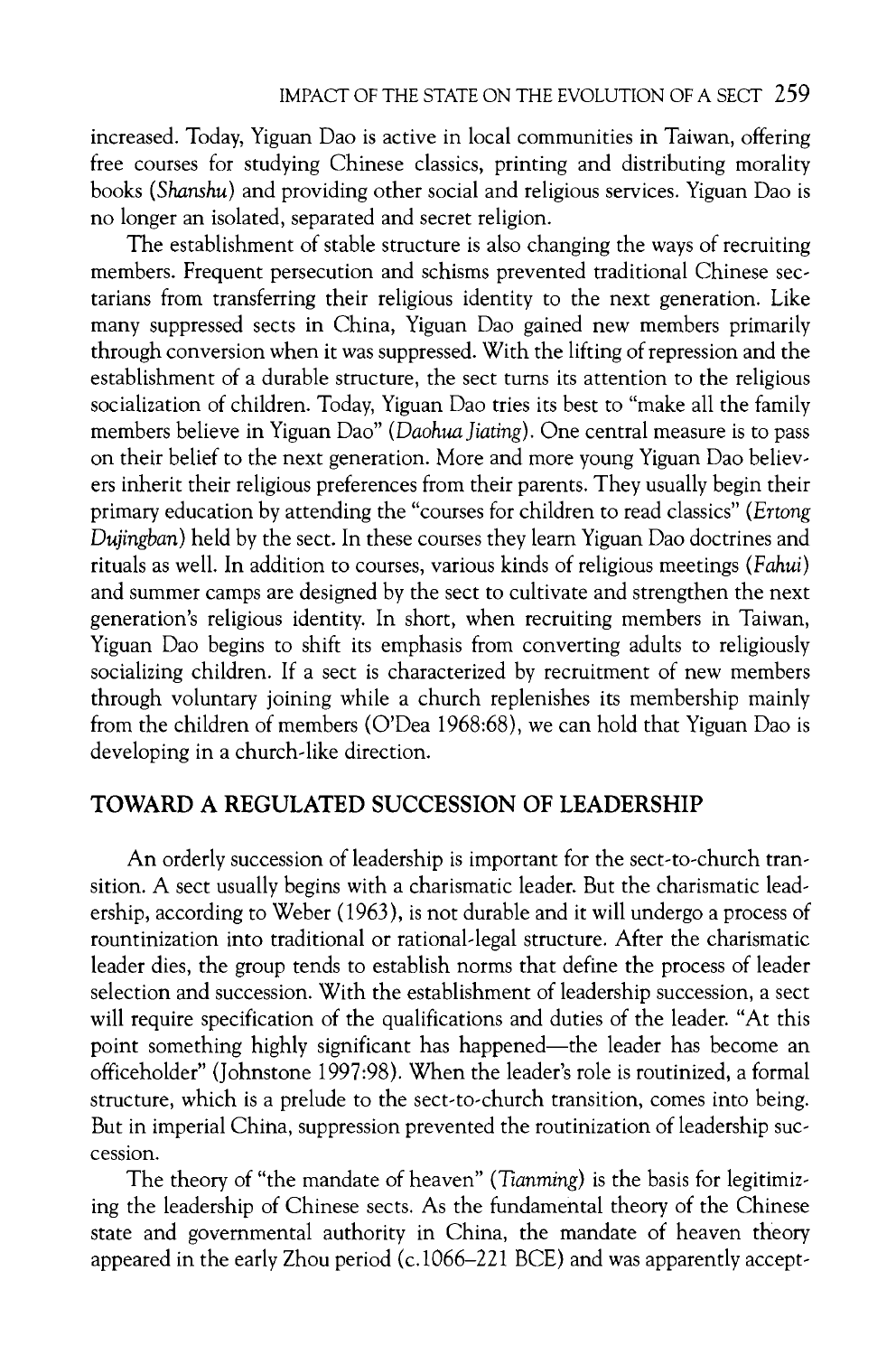**ed by the common people (Perry 2002). Many sects borrow the mandate of heav en concept to support the heaven-ordained nature of their Patriarchs. They argue that the patriarchs, holding the mandate of heaven, are sent and ordained by the Mother to offer salvation. The mandate of heaven is considered essential to ensure valid salvation. For example, Yiguan Dao holds that only "the enlighten**  ing master with the celestial mandate (Tianming Mingshi)" can offer salvation by **opening the mysterious gate through which the spirit enters the heaven. At the same time, the mandate of heaven is often updated. When one patriarch dies, from the sect's perspective, his celestial mandate expires; accordingly, the salva tion by him is invalid. Valid salvation can only be provided by the new patriarch equipped with the latest celestial mandate.** 

**Yiguan Dao puts much emphasis on the importance of celestial mandate, but it offers a vague idea about who is eligible to achieve the position of patriarch, how the patriarchs receive the celestial mandate from the Mother, and how the succession of such mandate is determined. In practice, Yiguan Dao tried to settle such mysteries by spirit-writings. By Wang Jueyi's time it had already become an established practice for Yiguan Dao to choose new patriarchs by means of spirit writing (Clart 1997). But spirit-writing has not been an entirely dependable and undisputable way to choose the leadership; rather, it facilitated schisms. After a sect leader dies, it was a common phenomenon that influential disciples utilized spirit-writings to identify themselves as the new patriarch with the updated celes tial mandate. Those who finally built the biggest group around such claims would win the competition for leadership.** 

**The patriarchs were usually regarded as the incarnations of gods or Buddhas by the sectarians (Jordan and Overmyer 1986). For example, Lu Zhongyi, the seventeenth patriarch of Yiguan Dao, was identified as the incarnation of Maitreya Buddha; Zhang Tianran, the eighteenth patriarch, claimed that he was the incarnation of Jigong Living Buddha. In any case, for Yiguan Dao believers, these patriarchs are charismatic leaders rather than officeholders. Therefore, Yiguan Dao was always in an apocalyptic era and the sectarians were waiting for the next patriarch with a valid celestial mandate. The succession of leadership had never been rountinized and formalized.** 

**Since the release of state suppression in Taiwan in 1987, however, the sect has attempted to end the apocalyptic era by reinterpreting the Mandate of Heaven theory. Today, Yiguan Dao stresses that Zhang and Sun were the last patriarchs and there will be no new patriarchs. The five element theory (Yinyang wuxing) is invoked by the sectarians to provide a mystical explanation for this argument. According to Guo (1997:78), the succession of patriarchs is thought to be predetermined by the rotation of the five elements. Since a circle is sup posedly ended when the number reaches sixty-four, and since there have been sixty-four generations of identified patriarchs of Yiguan Dao, Guo holds that the age of patriarchs is over. Now it is the age of ordinary believers; every sectarian has a celestial mandate or mission; and their mandate is to make full use of their**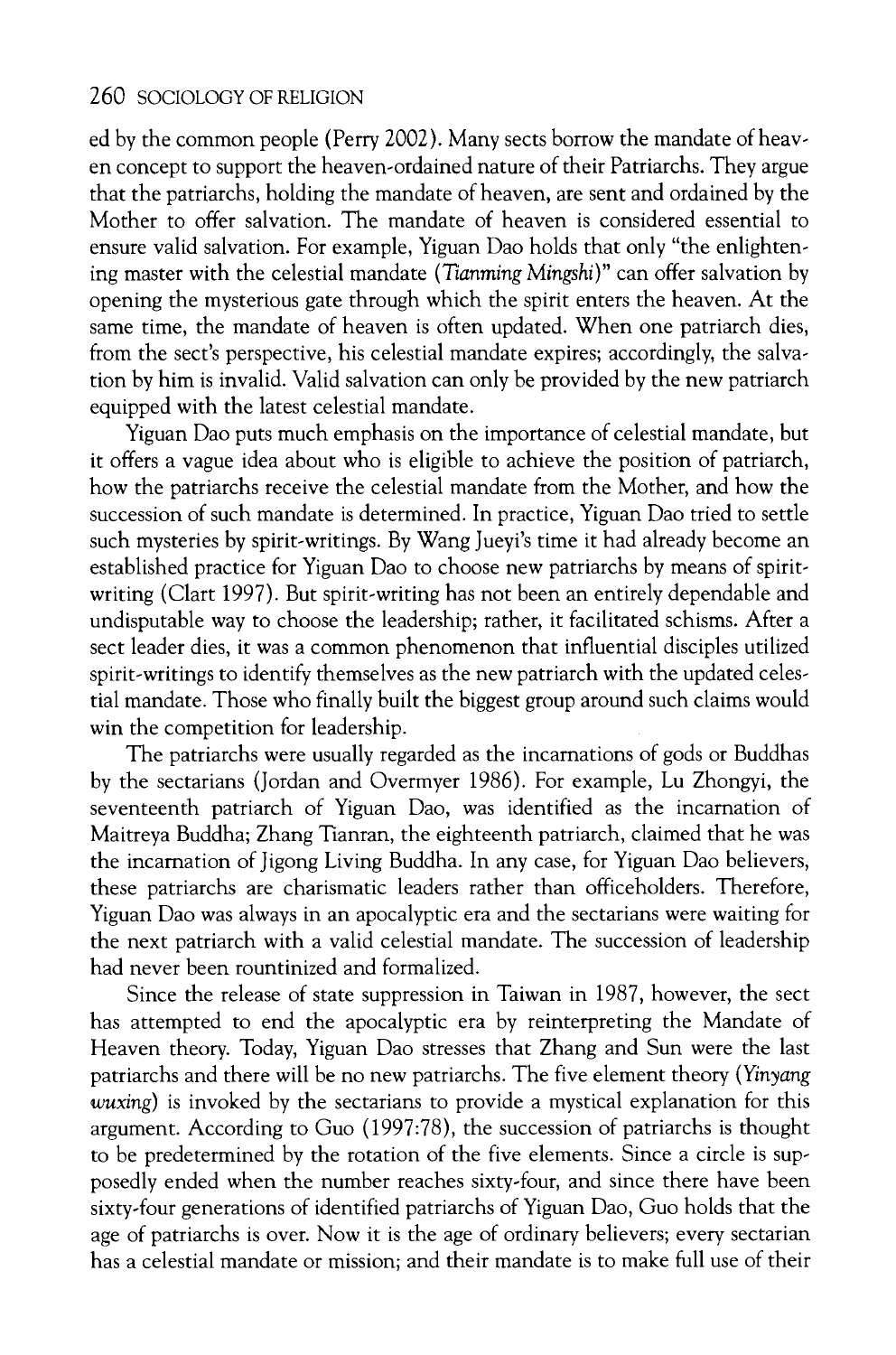potential abilities endowed by heaven to realize the true-self by means of self**reflection and cultivation (Guo 1997:131). The sectarians should follow the truths revealed by the previous patriarchs rather than wait for the next patriarch since there will be no new patriarchs. Guo's ideas have been largely adopted by the mainstream of Yiguan Dao, namely the divisions joining in the World Yiguan Dao headquarters. Today, the World Yiguan Dao headquarters officially opposes any claims that a nineteenth patriarch will appear, and insists that there will be no new patriarchs (Mu 2002).** 

In connection with this decision, nearly all Yiguan Dao divisions have offi**cially discarded the activity of spirit-writing. The activity of spirit-writing was once a powerful tool for Yiguan Dao to attract adherents and compete with its rivals (Clart 1996; Zhou, Lin and Wang 1997). But the revelations by means of spirit-writing are inherently threatening to existing structures of authority and thus can cause religious schisms (Lang and Ragvald 1998). It seems that the sect realizes this point. In one spirit-writing, for example, believers were told that:** 

**I [the Eternal Venerable Mother] tell you that spirit writing will be put aside soon. In order to help you to understand the truth, I established the teachings by means of spirit writing. But spirit writing can not be practiced forever and I will not send gods to do spir**  it writings any more. Later, there will be heterodoxies which still make use of spirit possession. They will be equipped with great theurgy and can produce wonderful spirit writ**ings; they will claim that they have the celestial mandate and hold the Mother's decree to offer the last salvation. Various heterodoxies will emerge and many mystical phenom ena will occur. My children, you must be careful to avoid being tempted by these false patriarchs. You should reflect yourselves and improve the level of spirituality. That is the right way to accumulate merits. (Kind Teachings from the Mother, revealed on the 15th December, 1994)13** 

**When studying the denominationalizing process of the Assemblies of God, Poloma (1989) finds that the sect, in order to adapt to the evolving needs and attitudes of members, gives up some earlier taboos and practices, such as the rejection of physicians and medicines, of public swimming, and of professional sports. Lawson (1995) describes similar processes among Adventists as they aban doned their original pacifism and adopted a lower-tension approach to society and the state. The same logic is visible in the case of Yiguan Dao. As the above spirit writing shows, the sect believes that spirit writings tend to produce new revelations that threaten the administrative order. In order to establish a stable**  structure, all of the Yiguan Dao divisions except Fayi Chongde have discarded the **practice of spirit writing, and even in Fayi Chongde, it plays a much reduced role in the affairs of the division.** 

<sup>&</sup>lt;sup>13</sup>This message can be downloaded from http://www.cd.org.tw/becute/ retrieved January **23, 2005.**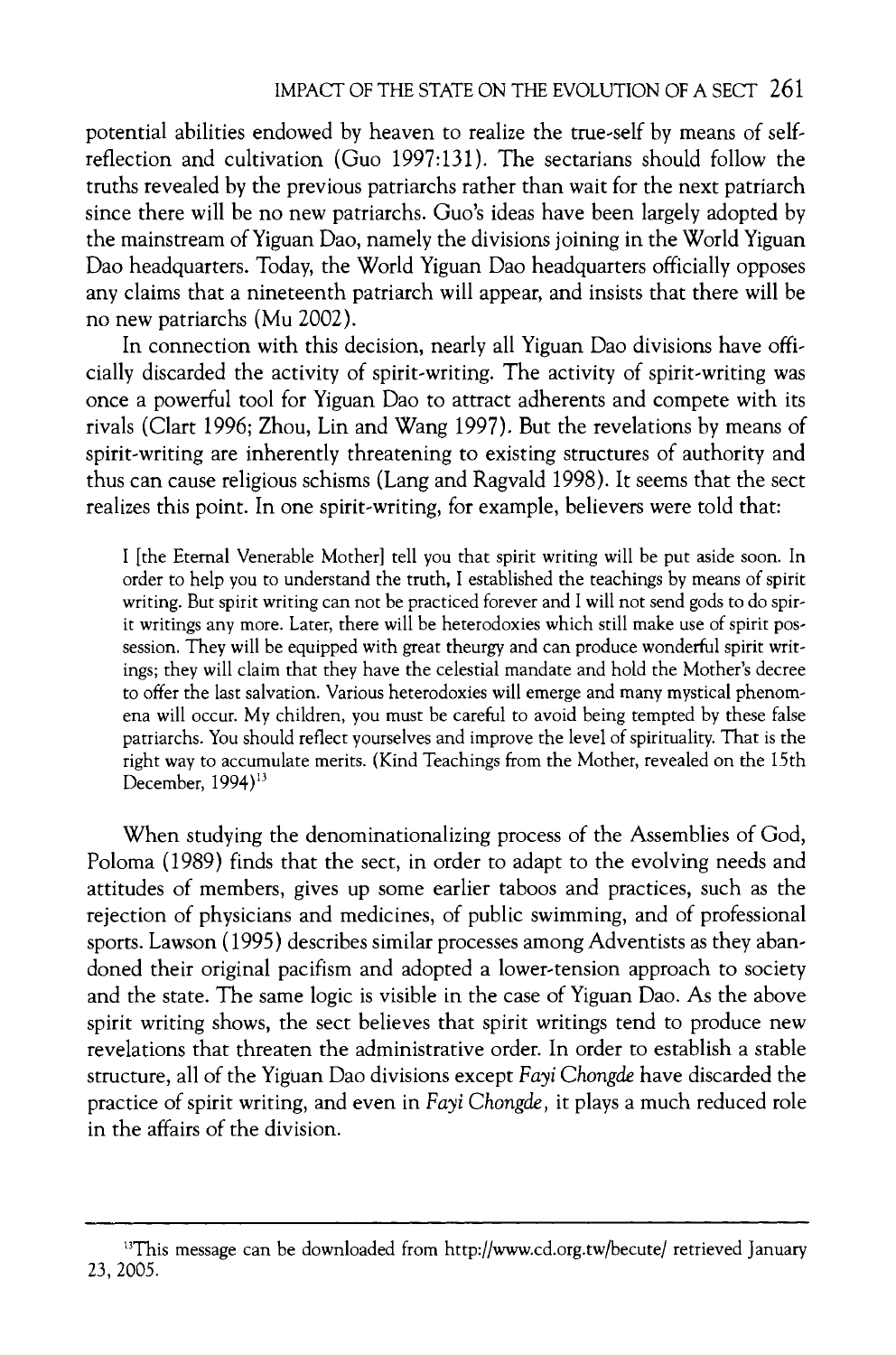## **THE PROFESSIONALIZATION OF CLERGY**

**Sects usually utilize laypeople as leaders. These lay leaders are part-time and they "likely have little if any formal theological training" (Johnstone 1997:88). With the growth of organization, those managing a large group cannot easily run the organization on a part-time basis, and they become full-time professional ecclesiastics (Stark and Finke 2000:162-168). With the group establishing formal norms that outline the training programs and the qualifications to perform some set of services or functions, it becomes professionalized. As Stark and Finke (2000) point out, professionalization is a step towards the sect-to-church transi tion.** 

**State suppression and the frequent schisms it caused prevented the profes sionalization of Chinese sects. The growth of a sectarian group and the develop ment of a stable organizational structure are the preconditions for professional ization. As mentioned above, Chinese sects failed to establish a stable structure which can support sustained growth. They tended to split when their leaders died. Therefore, they were too schismatic to develop a professionalized clergy. As a matter of fact, few Chinese sectarian movements were sustained by an educat ed professional clergy. They had to depend on the leadership of folk intellectuals at the bottom of the social system (Overmyer 1976).** 

**In the case of Yiguan Dao, the sect did not develop a professional clergy. Instead, Yiguan Dao attached much importance to lay involvement. Every Yiguan Dao sectarian could act as a missionary; all of them made their living through secular businesses; and they did not earn a salary from their missionary work (Li 2000:72-76). This is called "simultaneous cultivation of the sacred and the secular" (Shengfan jianxiu) by the sectarians (Yang 1997:79-80).** 

Since the 1980s, some divisions of Yiguan Dao have begun to establish a professionalized clergy. For example, Fayi Chongde, the largest division of Yiguan **fessionalized clergy. For example, Fayi Chongde, the largest division of Tigua** Dao, had hundreds of devout believers who made a vow of celibacy (Q*ingxiu*). Led by Chen Hongzhen, a female celibate, the division encouraged young sec**tarians to be celibates by means of spirit possession and spirit-writing. Since**  "being a celibate" was in conflict with the requirement of "simultaneously cultivating the sacred and the secular", messages from the gods became an appropri**ate way to propagate such ideas. The division produced a large number of revela tions revealing the shortcomings of marriage and stressing that being a celibate is religiously and morally superior to the laity. The division also actively utilized spirit possession to encourage its young followers to make a vow of being a celi bate. Being affected by "the miracles" of spirit possession, many young sectarians**  in the 1970s became celibates, most of whom were college students. These celi**bates were taught to abstain from secular entertainments (e.g. watching movies and reading novels), devoting themselves to studying Yiguan Dao doctrines and doing missionary work. Today, most of these celibates have been promoted as ini**  tiators, occupying most of the important positions of Fayi Chongde and making a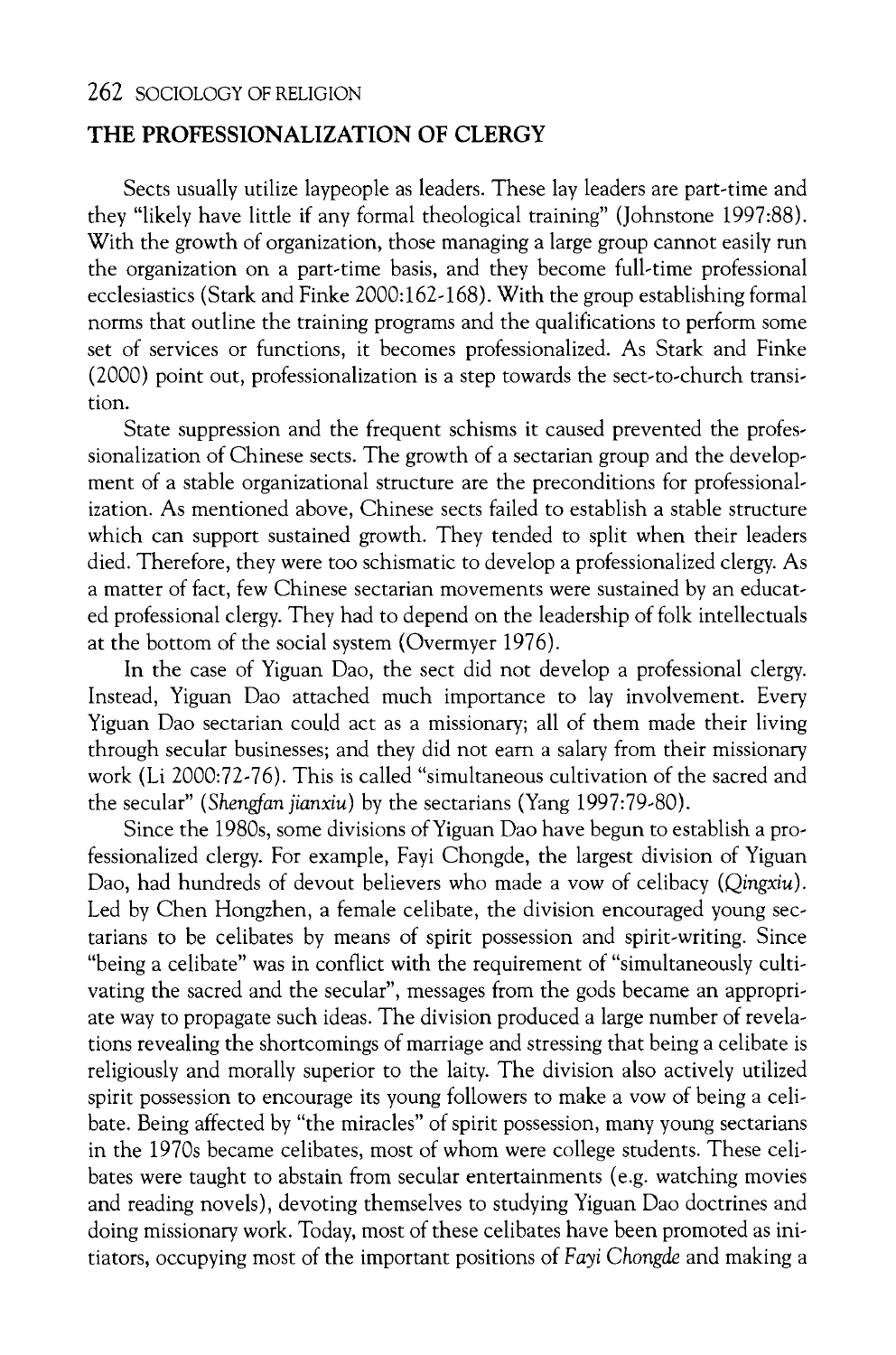living by managing the religious staff. These celibates are now typically profes**sional ecclesiastics.** 

**We must note that the degree of Yiguan Dao divisions' professionalization varies, but most of them have a system to train qualified believers to perform spe cific clerical occupational roles, using a series of research courses run by members of the division. Most Yiguan Dao divisions have devoted themselves since the 1980s to teaching these courses, which focus especially on traditional Chinese culture (Guoxue Yanxiuban). The courses also expound the theology of Yiguan Dao from the primary level to more complex and abstract texts. If a sectarian wants to be an initiator, it will take him several years to attend all of the courses and make specific vows step by step (Lu 2005b). The sect also plans to establish**  its own university to train professional ecclesiastics. To summarize, a profession**alized Yiguan Dao priesthood has begun to be developed since the end of state suppression in the late 1980s.** 

# **DOCTRINAL TRANSFORMATION**

When studying the evolution of Adventism, Lawson observed that the establishment of an educated leadership was helpful for the sect to become church**like. The educated leadership, he concludes, had "a strong and growing desire for broad acceptance and recognition by the powerful in society, and considerable concern for the public image of their church" (Lawson 1995:370). Such concerns made them more willing to accommodate with the outside society and this is one of the reasons why the group has become more church-like. In China, however, state repression largely prevented elite intellectuals from leading sectarian move ments (Overmyer 1976:63-66). In this section, we will see that deregulation is accompanied by the rise of educated leadership, and those educated sectarian**  leaders, as Lawson observed in the case of Adventism, are determined to estab**lish a positive image of their group in the wider society.** 

**State repression in imperial China led to the absence of educated sectarian**  leadership. In a sense, Chinese sects were intellectually decapitated by suppres**sion (Overmyer 1976:65). Yiguan Dao was also theologically underdeveloped. Historically, the sectarians even depreciated the importance of intellectual exploration. Zhang Tianran told his followers that:** 

**It does not matter if you do not read any books.... In addition, Buddhist sutras have five thousand four hundred and eighty scrolls. This means that even if you read one scroll every day, it will take you fifteen years to read through all of these sutras. Time elapses quickly. How can you spend so much time in reading sutras? (Zhang 1937:93)** 

**Partly due to the rejection of intellectual tradition, Yiguan Dao turned to the folk culture for ideas and beliefs. Most Yiguan Dao teachings were interpreted in a highly personified style with a low level of abstractness and intellectual elabo ration (Yang 1997:86). Although Yiguan Dao borrowed a lot from Buddhism to**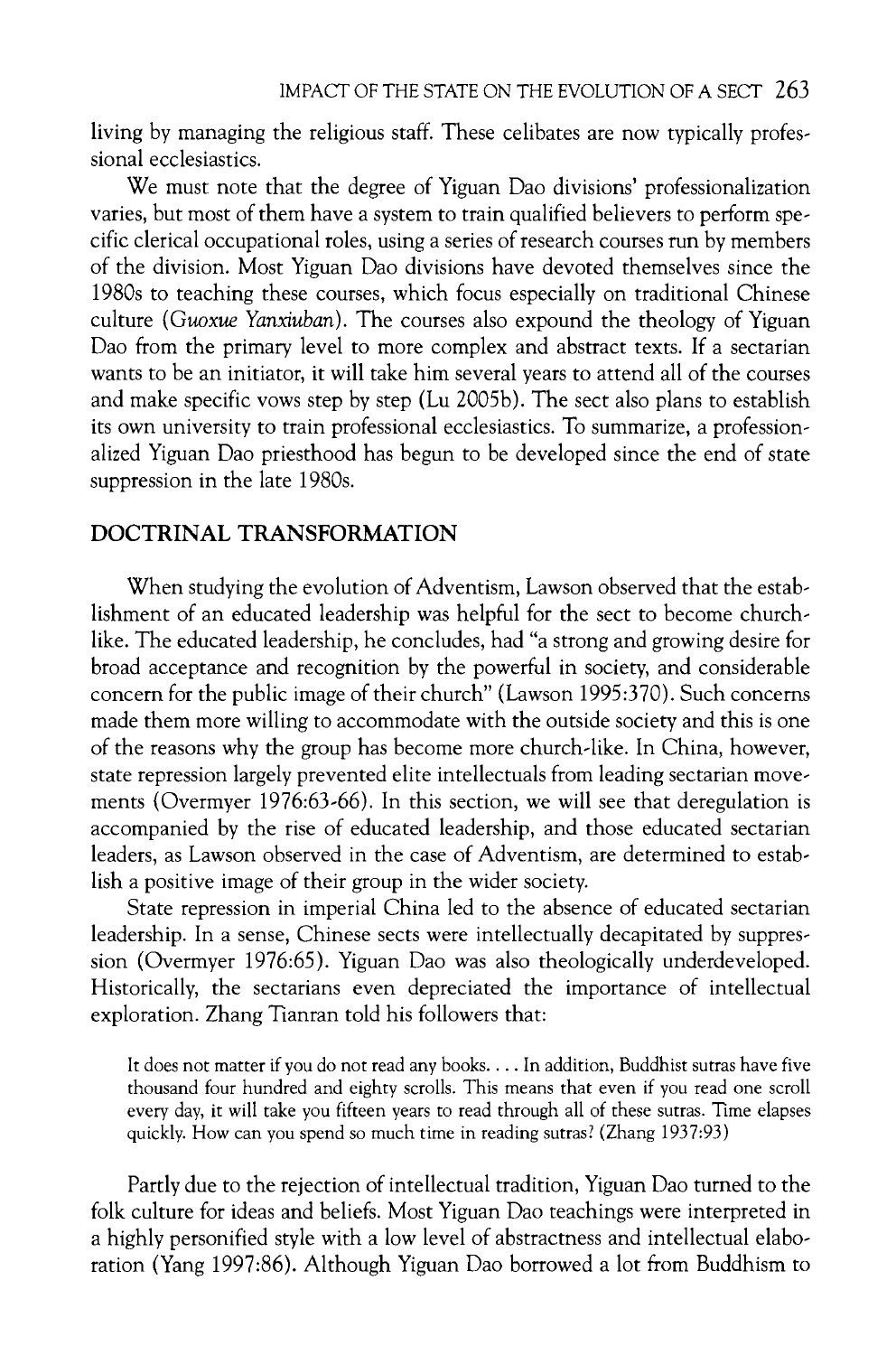**develop its doctrines, the sectarians even misunderstood some basic Buddhist terms. For example, Tiguan Dao emphasized that "pithy mantra" (Koujue), which is a set of the set of the set of the set of the set of the set of the set of the set of the set of the set of the set of the set of the set of is one of "three treasures" (Sanbao) or Tiguan Dao", is very important to achieve**  $\overline{P}$ **salvation. For Yiguan Dao, the pithy mantra is something like a password to enter heaven. In different periods, there were different passwords; in the green sun peri**  od (Qinyang Qi)<sup>15</sup> according to the sect, the mantra was "wuliang shoufo"; in the red sun period, the mantra was "nan-wu-a-mi-tuo-fo"; finally, the mantra in the white sun period was the "true sutra with five words" (Wuzi Zhenjing). Actually, **white sun period was the "true sutra with five words" (Wuzi Zhenjing). Actual** both the term "wuliang shoufo" and the term "*nan-wu-a-mi-tuo-fo*" refer to the **Amitabha Buddha; the former is a free translation while the later is a transliter ation. For Buddhists, it is an unforgivable mistake to stress the difference of the above two terms, but Yiguan Dao regarded the difference of the two terms as the key to getting salvation. Without educated leaders, Yiguan Dao did not manage to develop a "thorough-going intellectual formulation" (Overmyer 1976:65).** 

**From the middle 1980s, however, Yiguan Dao began to build an ambitious educational system in Taiwan which "is perhaps second only to the public school system in its pursuit of education for its members" (Jordan and Overmyer 1986:237). In addition, an increasing proportion of Yiguan Dao sectarians, espe cially the second or the third generation, receive good secular education. These**  educated people began to occupy important administrative positions in Tiguan *n* **Dao in the 1990s. They have also been active in elaborating the sect's doctrines since the late 1980s. Lin Jinsheng, an initiator of the Baoguang Jiande division, holds that it is time to filter out the teachings which are out of date. He even uses the term "classifying rubbish" to refer to the work of doctrinal transformation (Yang 1997:90). Since some of the traditional teachings are out of date, Lin argues, Yiguan Dao must discard these "rubbishes" because they have become a roadblock to attracting and sustaining followers. Li Yuzhu, the chief leader of Xingyi Nanxing group who has a master's degree of Chinese philosophy, systemat ically offered new explanations of Yiguan Dao teachings and rituals from the per** 

**<sup>14</sup>The term "three treasures" comes from Buddhism. Yiguan Dao uses this term to refer to**  "mystic portal" (Xuanguan), "pithy mantra", and "hand seal" (Hetong). The sectarians regard**ed them as sacred and secret transmissions from the Eternal Venerable Mother, and strongly prohibited sectarians from making them known to outsiders. However, the contents are no longer secret and have been posted on the internet. Briefly: the mystic portal is the point between the two eyebrows; the true sutra includes five words which praise Maitreya Buddha, so it is also called as "true sutra with five words"; the hand seal requires the left hand to be put**  under the right hand with two thumbs pressed on a certain part of the right hand. An exter<br> **sive explanation in English, provided by Yiguan Dao, is at: http://www.with.org/english.htm.** 

**<sup>15</sup>According to the sect, human history is divided into three stages: the green sun period (qingyang qi), the red sun period (Hongyang qi) and the white sun period (baiyang qi). Dipamkara Buddha presided over the salvation business of the green sun period; Sakyamuni Buddha in the red sun period; and the Maitreya Buddha presiding over the white Sun period, which began in 1912, corresponding with the founding**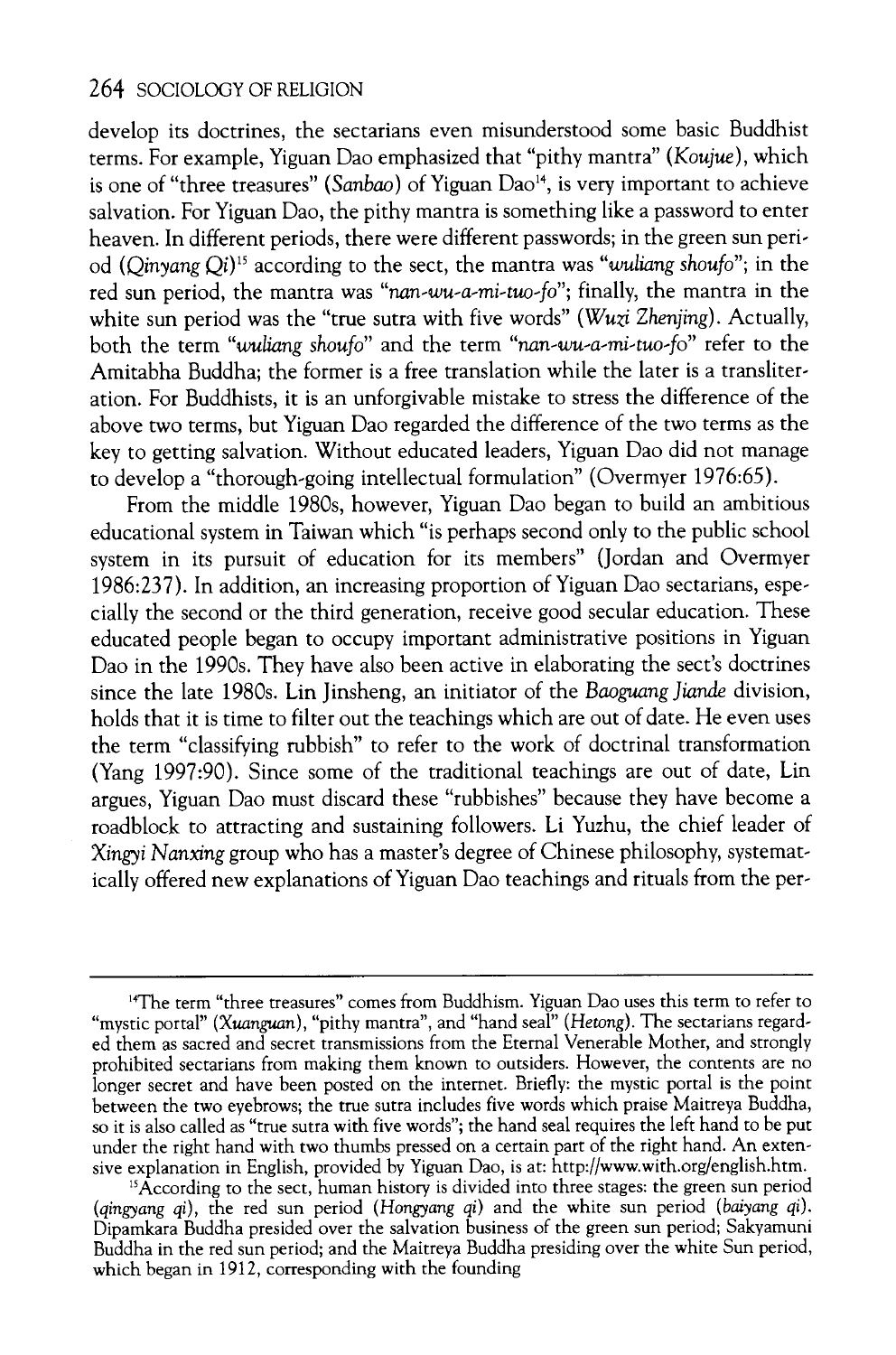**spective of neo-Confucianism. Guo Mingyi, the chief leader of Hui Guang divi sion as well as an expert at Chan Buddhism, produced several popular books which are intellectually sophisticated and highly readable. Their purpose is sim ple: attracting and sustaining a more affluent and educated membership.** 

**In the process of doctrinal transformation, the sect has thrown away some "rubbishes". The explanation about the difference of the term "wuliang shou/o" and the term "nan-wu-a-mi-tuo-fo", which is incorrect, is now officially rejected by the sect (Yang 1997). The sect also gave up some of the teachings which have been disparaged by exponents of other religious systems. For example, some reli gious writers, including Buddhists and Christians, have criticized Yiguan Dao for**  making use of severe oaths, such as the punishment of thunder-killing for apos**tasy (i.e. calling for death by lightning from Heaven for anyone who abandons**  the sect), to terrify believers. From their perspective, "these oaths seriously influ**ence believers' lives, preventing believers from leaving Yiguan Dao even when they find that the sect is not an ideal faith" (Ma and Liu 1993:16). In response to such criticisms, Yiguan Dao has reformed the contents of the oath and can celled the punishment of thunder-killing for apostasy. Apparently, these efforts indicate that the educated leadership of Yiguan Dao is prepared to establish a more positive public image and reduce the tension with other religions and the surrounding society by making the doctrines more sophisticated and more acceptable to educated people in Taiwan.** 

## **CONCLUSION**

**We have briefly outlined the historical development of Yiguan Dao, and its further development after gaining legal status in 1987. The main purpose of this paper, however, is not to engage in historical description, but to test the sect-to church theory by extending it to an Asian society. We find that suppression has**  played an important role in the sect-to-church tendency. Previous studies indi**cated that the following factors could contribute to the sect-to-church evolution: the growth of group size (Pope 1942), the establishment of a regulated leadership succession (Johnstone 1997), the professionalization of clergy (Stark and Finke 2000) and the doctrinal adaptations introduced by educated clergies (Lawson 1995). In the case of Yiguan Dao, however, we find that state repression blocked the emergence of these conditions.** 

**First, the persecution implemented by imperial regimes induced Chinese sec tarian movements to be organizationally unstable. Persecution contributed to the separation of Yiguan Dao and the larger society, forcing the sect to be secret and keep a distance from the surrounding society. Faced with repression, Yiguan Dao developed a structure stressing fission-production which was helpful to maintain secrecy and sustain the followers' morale. But such structure made the sect schis matic. The death of sectarian leaders often resulted in further schisms. Moreover, state suppression accelerated the tendency of schisms by periodically eliminating**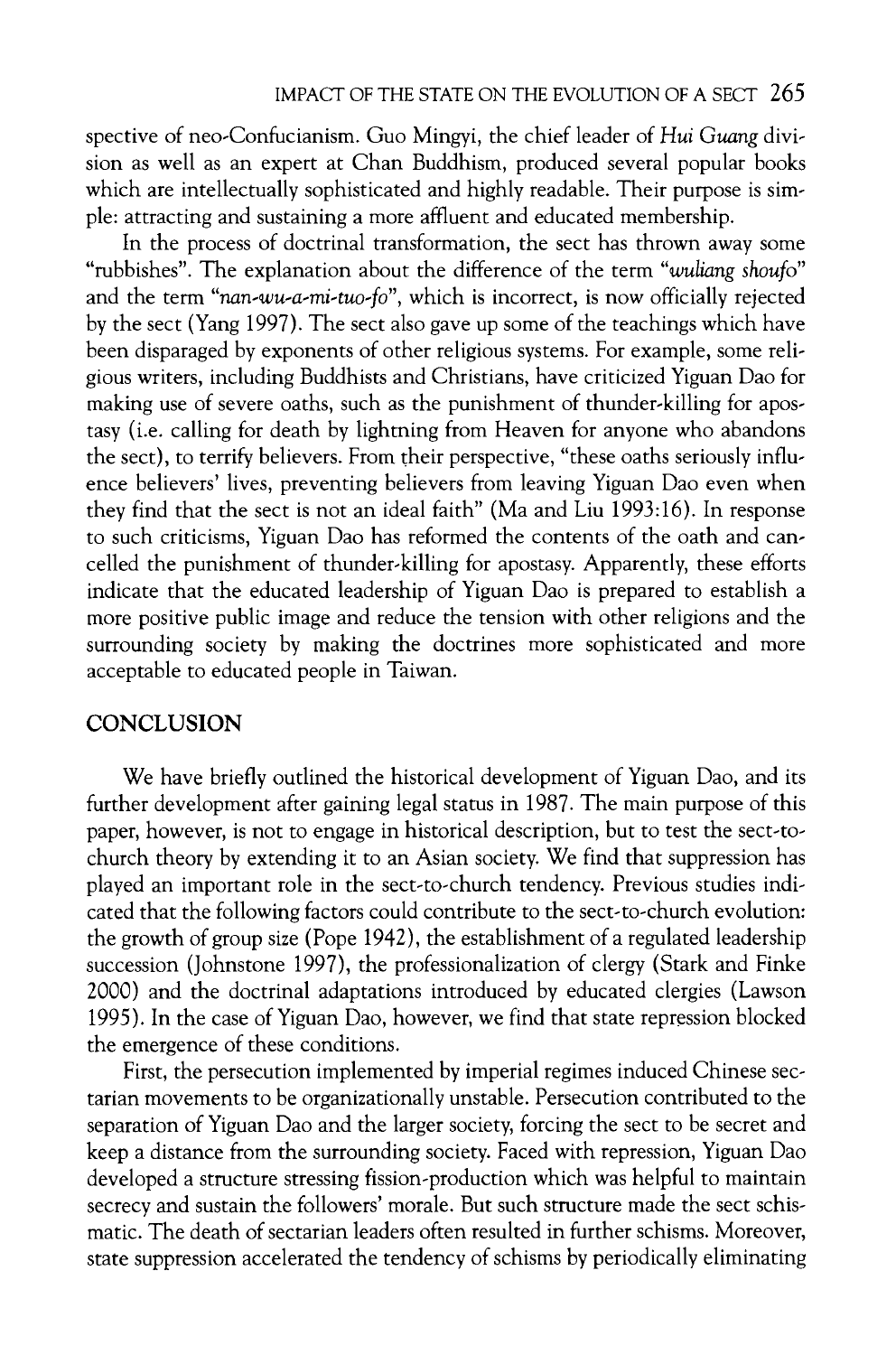sectarian leadership, an important strategy employed by China's imperial offi**cials. While in societies inhabited by Judeo-Christian religions, the growth of sects is associated with the transition to church, such growth in imperial China usually provoked persecution and thus, schisms.** 

With the end of suppression of Yiguan Dao in Taiwan in the late 1980s, how**ever, various divisions of Yiguan Dao have introduced a series of changes to fight against schisms and organizational isolation. They have tried to discard the old organizational structure which can easily lead to schisms; they are also attempt ing to establish new organizational structures based on geographical subdivisions which can support sustained growth. The establishment of a durable structure not only increases the degree of organizational openness but also makes it possible for the sectarians to pass on their faith to the next generation.** 

**Second, suppression and the schismatic tendency it induced prevented sects from establishing an orderly leadership succession. The growth of a religious movement, according to previous studies (O'Dea 1963; Poloma 1989), usually involves a process of institutionalization, transforming from a prophetic type to a more routinized form. Charisma will gradually be eclipsed. But in China, the rountinization of charisma was hampered by persecution concentrating on the elimination of leadership. Chinese sectarians were always willing to accept a new patriarch with the updated mandate of heaven, a charismatic leader rather than an officeholder elected according to established procedures. But there were no dependable ways to generate the patriarchs. Usually, the legitimation of leader ship depended on the leaders' missionary ability. The succession of leadership had never been rountinized and formalized in Yiguan Dao due to the suppression of sectarian religious leaders by the state. With the arrival of religious freedom in Taiwan, however, the sect tries to formalize the succession of leadership by updat ing the "mandate of heaven" theory. Today, Yiguan Dao emphasizes that there will be no new Patriarchs. Charisma begins to give way to institution.** 

**Finally, state suppression impeded the professionalization of Chinese sects.**  They were not managed by an educated professional clergy. The lack of an edu**cated priesthood left the sect intellectually under-developed and unable to accommodate the more sophisticated doctrines available to educated persons within the surrounding society. All of these strengthened the sectarianism of Chinese sects.. When the sect gained its legal status in 1987, the sect began to develop a professionalized priesthood to run the administrative affairs of the divi sions. These more educated leaders of Yiguan Dao have tried to establish a more positive public image and reduce the tension with the surrounding society by making the doctrines more sophisticated and more acceptable to educated peo ple in Taiwan.** 

**To sum up, suppression strengthened sectarianism in China by inducing schisms, and by blocking the orderly succession of leadership, and the emergence of professionalized and educated priesthood. As Overmyer (1976:62) argues, "incipient 'denominational' or 'church' structures were never allowed to develop**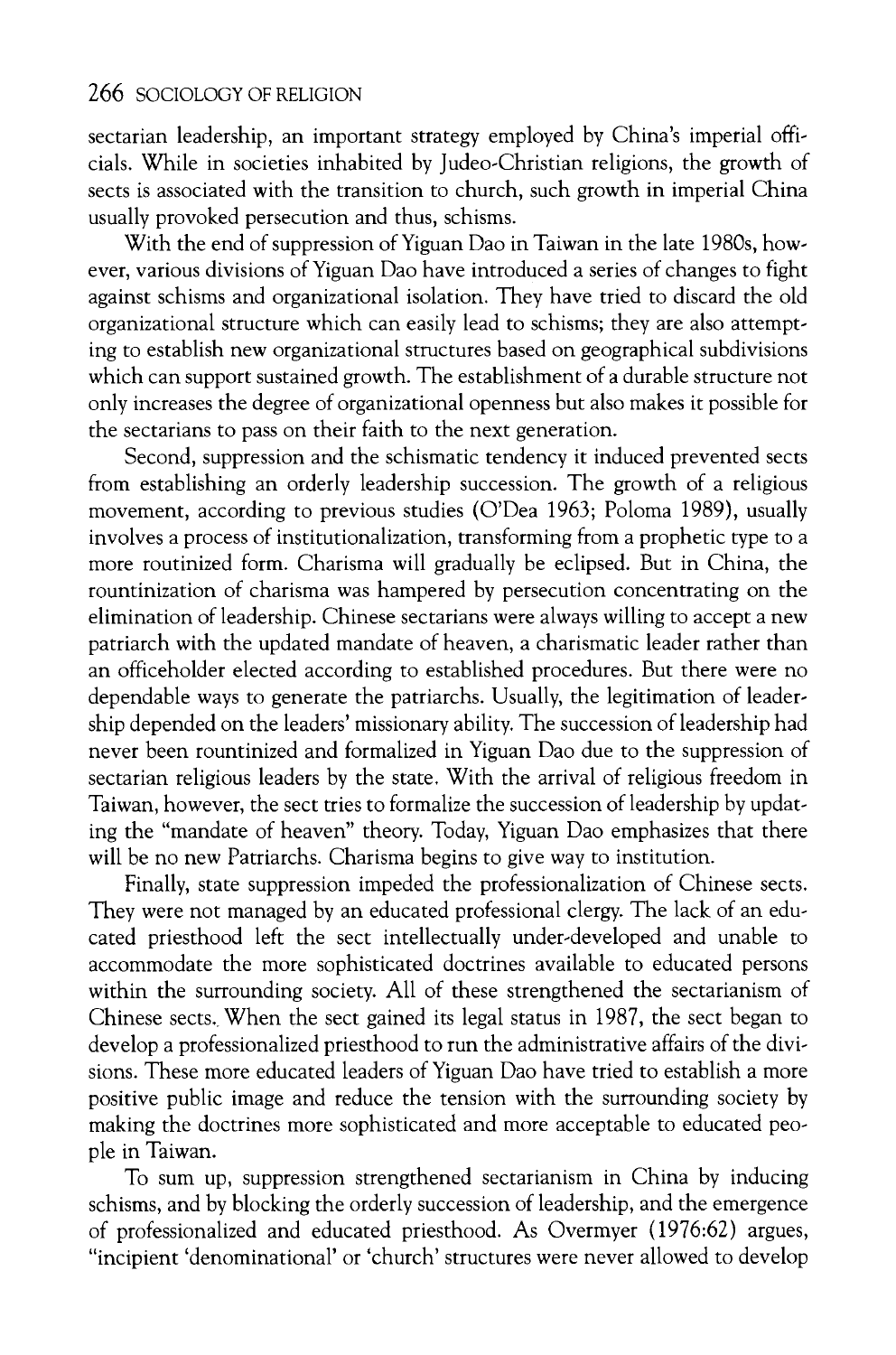**to their full potential because of official hostility" in China. During the period of suppression, Yiguan Dao was a sect characterized by organizational isolation and separation, charismatic leadership, a low degree of professionalization, and high tension with the social environment. With the legalization of Yiguan Dao in Taiwan in the late 1980s, however, various divisions of Yiguan Dao have intro duced a series of changes, attempting to establish a sustainable structure, increase organizational openness, religiously socialize their children, formalize the leader ship succession, professionalize the clergy, and adjust its doctrines to the outside society. Yiguan Dao is becoming more church-like or denomination-like. Clearly, deregulation has exerted a great influence on the contemporary development of this Asian religion.** 

**The case study of Yiguan Dao shows that state regulation can influence the sectarian characteristics of religious groups. But it is not an isolated case which has only occurred in Chinese societies. The Mormon Church (i.e., The Church of Jesus Christ of Latter Day Saints) in the United States also had a partly simi lar evolution. During the first decades of its existence, the Mormon Church was**  subjected to legal and extra-legal persecution because Mormons practiced polyg**amous marriage. Partly due to this persecution, "nineteenth century Mormonism had exhibited many sectarian features" (Baer 1988:xiii-xiv). After the LDS Mormon Church abandoned polygamy in 1890, the official persecution ceased. After that, the Latter-day Saints Church initiated several reforms. By the late 1890s, the church accelerated the trend of centralizing church administration, attempted to reduce the degree of organizational isolation and defined the LDS church "as part of the larger society rather than as a separate community" (Alexander 1996:94). The church leadership also tried to create a favorable pub lic image among nonbelievers. At the same time, the Mormon Church discarded or redefined parts of its doctrines to accommodate to the surrounding society. In addition, the church paid much attention to education. These changes, which took place in the late 19th century and the early 20th century, transformed the Latter-day Saints from a hated sect to an increasingly respected religious com munity (Alexander 1996). As Baer (1988:xiii-xiv) argues, "twentieth century Mormonism took on an appreciable number of denominational or ecclesiastical features."** 

Sociological theories in regard to the state-religion relationship are underde**veloped, partly because "the range of state-religion relations in contemporary Europe and North America is much narrower than in Asia" (Lang 2004:105). This study indicates that state regulation, which is rarely probed by the sect-to church model, can have an important impact on the transformation from a sect to a church. The development of Yiguan Dao in particular and Chinese sects in general cannot be comprehended theoretically without some revisions to theo ries of sect-to-church transformation. This study also illustrates the usefulness of cases from Asian religious cultures to test and expand our theoretical models.**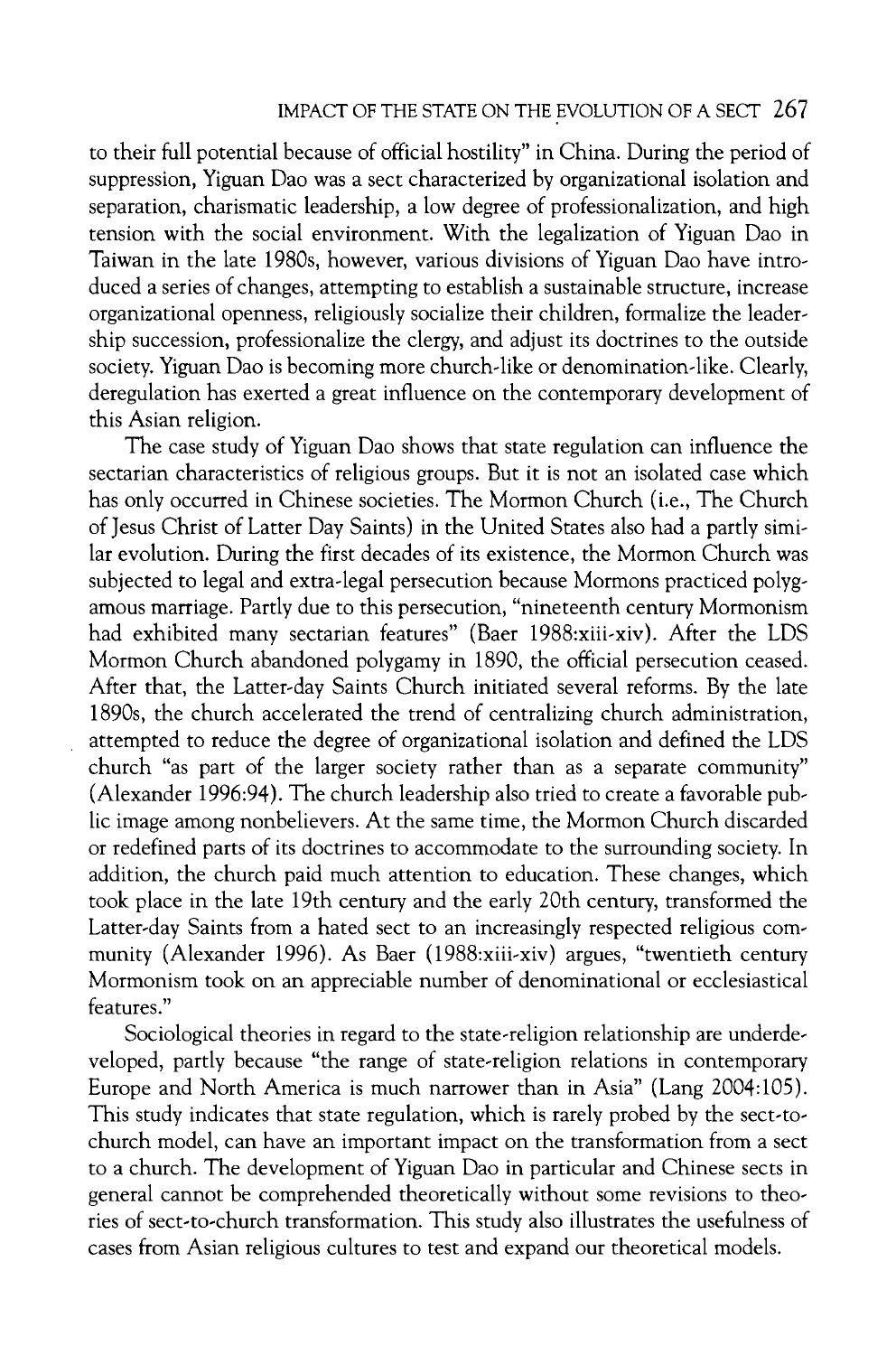#### **REFERENCES**

- **Alexander, T. G. 1996. Mormonism in transition: A history of the Latter-day Saints, 1890-1930. Chicago: University of Illinois Press.**
- **Alston, J.P. and B.E. Aguirre. 1979. Congregation size and decline of sectarian commitment: The case of Jehovah's Witness in south and north America. Sociological Analysis 40: 63 70.** 
	- **Baer, H.A. 1988. Recreating utopia in the desert: A sectarian challenge to modern mormonism. Albany, N.Y.: State University of New York Press.**
	- **Berling, J. 1980. The syncretic religion of Lin Chao-en. New York: Columbia University Press.**
	- **Clart, P. 1996. The ritual context of morality books: A case-study of a Taiwanese spirit- writing cult. Ph.D. dissertation, Vancouver, Canada: The University of British Columbia.** 
		- **\_. 1997. The Phoenix and the mother: Interaction of spirit writing cults and popular sects in Taiwan. Journal of Chinese Religion 25:1-32.**

**\_. 2000. Opening the wilderness for the Way of Heaven: A Chinese new religion in the Greater Vancouver area. Journal of Chinese Religion 28:127-143.** 

- **Chen H.Z. 1992. Yunlin daochang zhongyiziban shizu yunzuo chengli dahui (A speech offered at the inauguration of the Zhong-yi assemblies and ten functional teams in Yunlin), in Chongde zazhi (The magazine of Chongde) 2:1-8.**
- **Chen J.T. 1999. Yiguan Daojichu zhong-su daochang xuejieban xingcheng yufazhan zhi yanjiu. (A study of research courses of the Jichu zhongsu division of Yiguan Dao). M. Phil. Thesis, Taiwan: Dongwu University.**
- **Dean, K. 1998. Lord of the three in one: The spread of a cult in southeast China. Princeton: Princeton University Press.**
- **DeGroot, J.J.M. 1903. Sectarianism and religious persecution in China. 2 Vols. Amsterdam:**  Johannes Muller.
- **Deliusin, L. 1972. The I-kuan Tao society, in Popular movements and secret societies in China 1840-1950, edited by J. Chesneaux, 225-233. California: Stanford University Press.**
- **Fu Z. 1999. Yiguan Dao fazhan shi (A history of Yiguan Daos development). Taipei: Zhengyi Shanshu Press.**
- **Guo M.Y. 1997. Xiudao baiwen. (One hundred questions about Yiguan Dao). Taiwan: Ciding Press.**
- **Harrell, D. E. 1967. Emergence of the "church of Christ" denomination. Lufkin, TX: Gospel Guardian Company.**
- **Johnson, B. 1963. On church and sect. American Sociological Review 28:539-549.** 
	- **Johnstone, R. L. 1997. Religion in society: A sociology of religion. Upper Saddle River, N.J.: Prentice Hall.**
- **Jordan, D. K. 1982. The recent history of Celestial Way: A Chinese pietistic association. Modern China 8:435-462.** 
	- **Jordan, D. K. and D. Overmyer. 1986. The flying phoenix: Aspects of Chinese sectarianism in Taiwan. Princeton: Princeton University Press.**
	- **Lang, G. 1998. Religions and regimes in China. In Religion in a changing world: comparative studies in sociology, edited by M. Cousineau, 153-161. Westport, Conn.: Praeger.** 
		- **\_. 2004. Challenges for the Sociology of Religion in Asia. Social Compass 51:99-109.**
- **Lang, G, and Ragvald, L. 1998. Spirit writing and the development of Chinese cults. Sociohgy of Religion 59:309-328.** 
	- Lang, G., and Lu Y.F. 2004. Globalization and Religious Syncretism: Yiguan Dao and Cao Dai. **Paper presented at the 36th World Congress of the International Institute of Sociology.**
- **Lawson, R. 1995. Sect-state relations: Accounting for the differing trajectories of Seventh-day Adventists and Jehovah's Witnesses. Sociology of Religion 56:351-377.**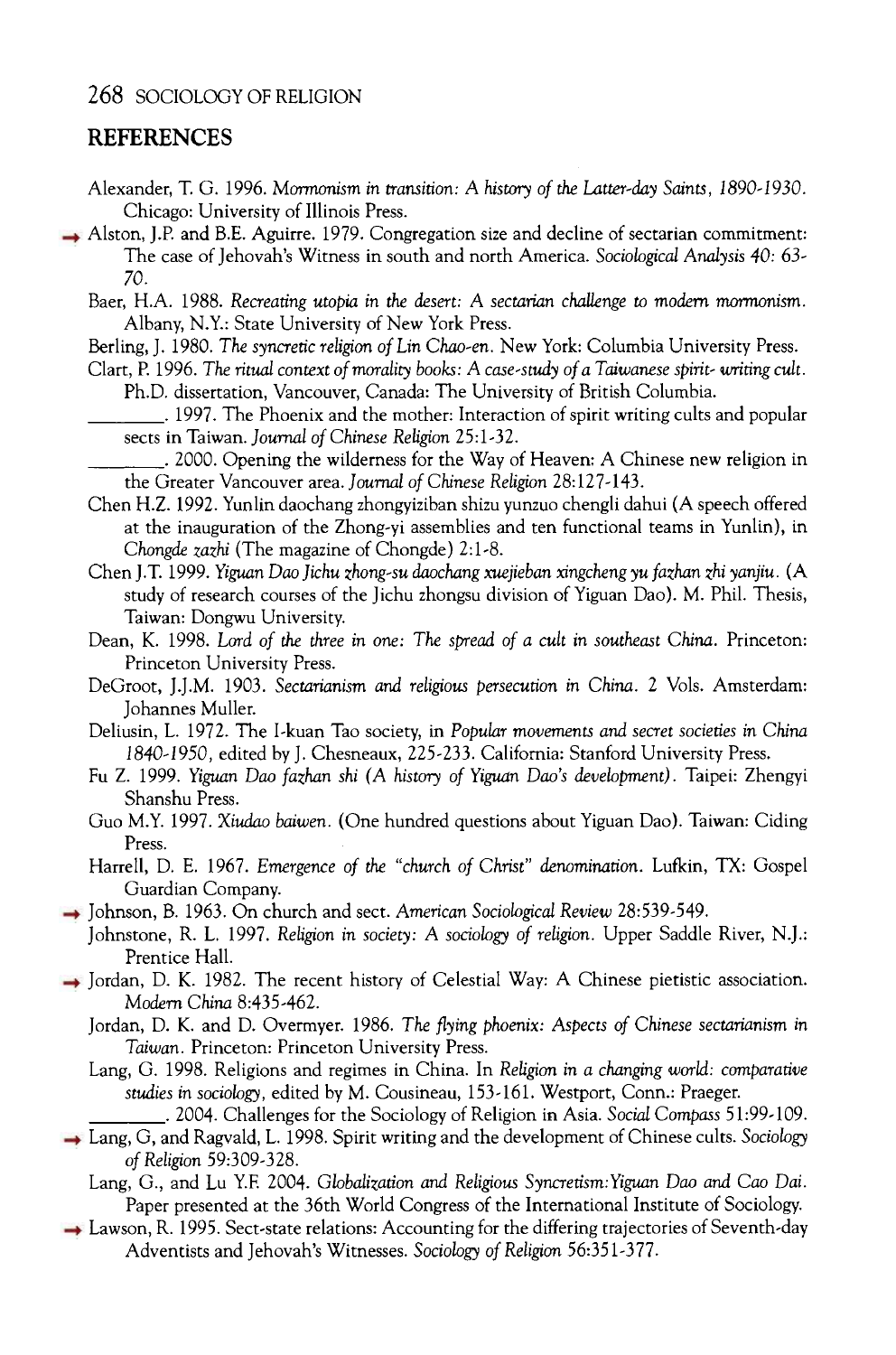**Li S.Y. 1975. Xianzai huabei mimizongjiao (Secret religions in current north China). Taipei:** 

**Guting shuju. Lin W.C. 1986. Xiantiandao Yanjiu (A Study of Prior-to-heaven Dao). Tainan: Tianju Shuju.** 

Lu Y.F. 2004. Unintended consequences of religious suppression: Understanding the growth of sup**pressed religions. Paper presented at the 2004 SSSR annual meeting, Kansas City.** 

**\_. 2005a. Entrepreneurial logics and the evolution of Falun Gong. Journal for the Scientific Study of Religion 44:173-185.** 

**\_. 2005b. Helping people to fulfill vows: Commitment mechanisms in a Chinese sect. In State, market, and religions in Chinese societies, 183-202, edited by F.G.Yang and J. Tamney. Boston: Brill Press.** 

- **Lu Z.W. 1998. Yiguan Dao neimu (The inner story of Yiguan Dao). Nanjing: Renmin Press.**
- **Ma X.S. and Han B.F. 1992. Minjian zongjiao ski (A history of Chinese sects). Shanghai: Shanghai People Press.**
- **Ma G.D. and Liu Z.L. 1993. Tiandao wujiao (Yigugan Dao) de zhenxiang (The true stories of Yiguan Dao). Hong Kong: Hong Kong Ji-du-tu Duan-qi Xuan-jiao Xun-lian Zhongxin.**
- **Mu Y. 2002. Yiguan Dao gaiyao (An introduction to Yiguan Dao). Tainan: Qingju Press.**
- **Munro, R. 1989. Syncretic sects and secret societies: Revival in the 1980s. Chinese Sociology and Anthropology 21:1-107.**
- **Niebuhr, H. R. 1929. The social sources of denominationalism. New York: Holt.**
- **O'Dea, T. F. 1963. Sociological dilemma: Five paradoxes of institutionalization. In Sociological theory, values, and sociocultural change, edited by A.T. Edward, 71-89. Glencoe, NY: Free Press.**
- **Overmyer, D. L. 1976. Folk Buddhist religion: Dissenting sects in late traditional China. Cambridge, Mass.: Harvard University Press.**

**\_. 1999. Precious volumes: An introduction to Chinese sectarian scriptures from the six teenth and seventeenth centuries. Cambridge, Mass.: Harvard University Press.** 

**Perry, E.J. 2002. Challenging the mandate of heaven: Social protest and state power in China. Armonk, N.Y.: Sharpe.** 

**Pinto, L.J. and K.E. Crow. 1982. The effects of size on other structural attributes of congrega tions within the same denomination. Journal for the Scientific Study of Religion 21:304-316.** 

- **Poloma, M. 1989. The Assemblies of God at the crossroads: Charisma and institutional dilemmas. Knoxville: University of Tennessee Press.**
- **Pope, L. 1942. Millhands and preachers. New Haven: Yale University Press.**
- **Seiwert, H.M. 2003. Popular religious movements and heterodox sects in Chinese history. Leiden Boston: Brill.**
- **Sherkat, D.E. 2001. Investigating the sect-church-sect cycle: Cohort-specific attendance dif ferences across African-American denominations. Journal for the Scientific Study of Religion 40:221-234.** 
	- **Song G.Y, 1983. Tiandao goucheng (An investigation of the Celestial Way). Taipei: Yuanyou Press.**

**\_. 1990. Shiliu shiji yilai zhongguo minjian mimijiaopai de jiben jiegou (Chinese secret sects' organizational structure since the 16th century). In Renieixue yanjiu (Anthropological research), edited by Xie Shizhong and Sun Baogang, 155-173. Taipei: Nantian Shuju.** 

**\_. 1996. Tiandao chuandeng: Yiguan Dao yu xiandai shehui (The development of the Celestial Way: Yiguan Dao and modern society). Taipei: Chengtong Press.** 

**\_. 1998. Yiguan zhenchuan: Jichu chuancheng (A history of Jichu Division of Yiguan Dao). Taipei: Sanyang Press.** 

**\_. 2002. Song Guangyu Zongjiao Wenhua Lunwenji (Ten years works on Chinese reli gion and culture). Yinan: Foguang University Press.**